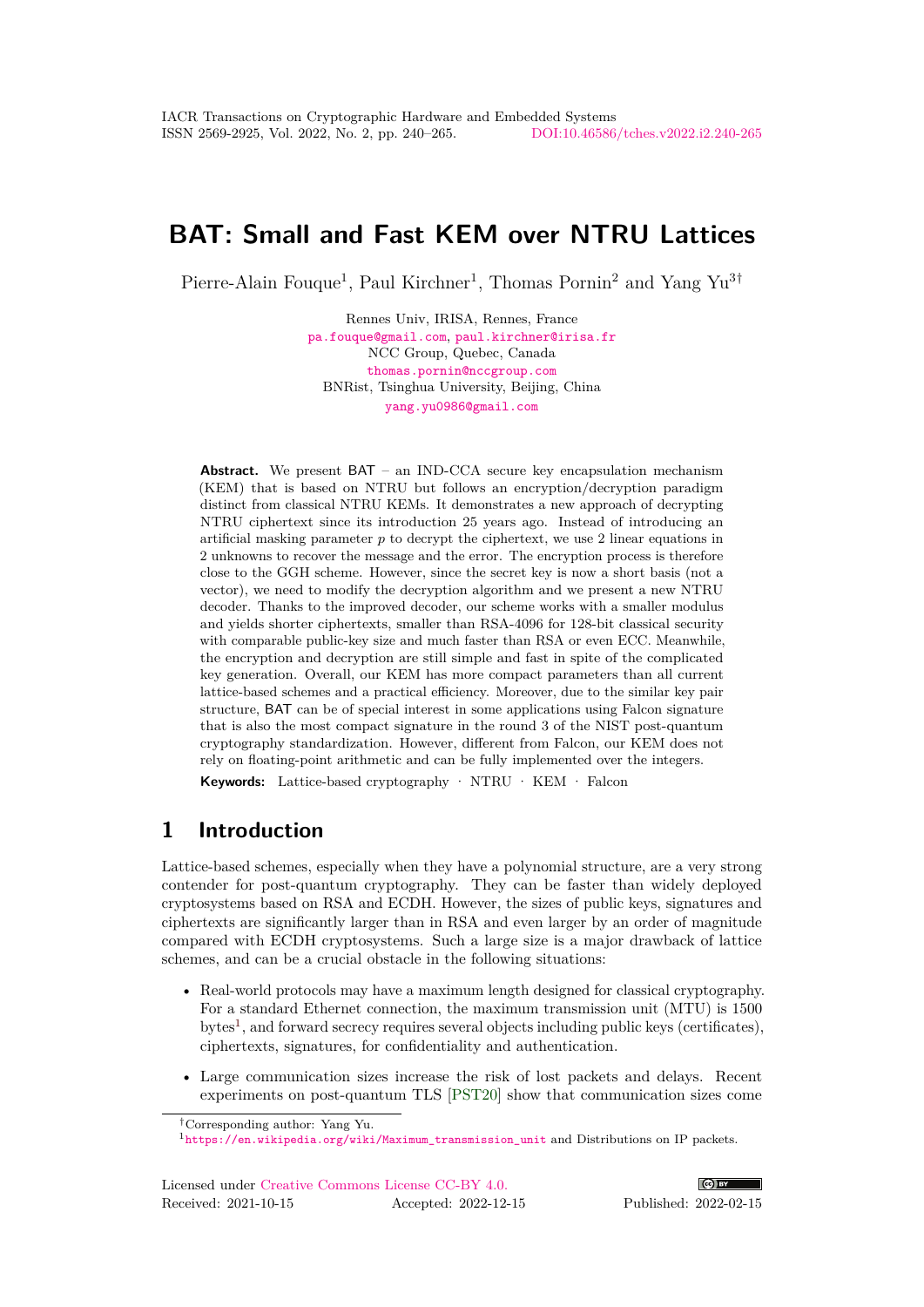to govern the performance when the packet loss rate is higher than 3%. Moreover, [\[SKD20a\]](#page-23-1) examines how the initial TCP window size affects post-quantum TLS and SSH performance, and shows that even a small size increase can reduce the observed post-quantum slowdown by 50%. In addition, transmission energy can also be a significant part of the energy consumption on cryptography [\[Saa19\]](#page-23-2). The size of signature schemes in TLS handshakes is also important as analyzed in [\[SKD20b\]](#page-23-3).

• In some lightweight applications, e.g. internet of things (IoT), encryption and verification are done by some constrained devices. These devices only have small on-board storage and modest processors so that they may not be compatible with large public keys, signatures and ciphertexts.

With the preparation and deployment of post-quantum cryptography underway, it is important to explore new lattice-based cryptosystems with smaller parameters.

In this light, a natural choice is NTRU [\[HPS98\]](#page-22-0), as its structure reduces the data to one ring element. There have been many high-performance NTRU-based schemes ranging from Falcon  $[FHK^+20]$  $[FHK^+20]$ , BLISS  $[DDLL13]$  for signature to NTRU-HRSS  $[HRSS17]$ , NTTRU [\[LS19\]](#page-23-4), NTRUEncrypt [\[CHWZ17\]](#page-21-1), NTRU Prime [\[BCLvV17\]](#page-20-0) for encryption and KEM. In particular, Falcon is the most compact signature in the round 3 of the NIST post-quantum cryptography standardization [\[NIS20\]](#page-23-5). In addition, NTRU-based encryption and KEM schemes have some advantage in real-world use: the relevant patents have expired; by contrast, there could be some (controversial) intellectual property claims on the Ring/Module-LWE counterparts.

NTRU-based schemes are defined over some polynomial ring R that is  $\mathcal{R} = \mathbb{Z}[x]/(x^n+1)$ with *n* a power-of-2 in this work. The secret key of an NTRU cryptosystem is essentially a pair of short polynomials  $(f, g) \in \mathbb{R}^2$  while the public key is  $h = f^{-1}g \mod q$ . All NTRU encryption schemes, ranging from the earliest proposal [\[HPS98\]](#page-22-0) to the round 3 NIST submission  $[CDH^+20]$  $[CDH^+20]$ , have followed essentially the same design rationale for more than 20 years. Concretely, the ciphertext is  $c = phr + m \mod q$  where p is the masking modulus, *r* is the randomness, *m* is the message. A correct decryption is built upon that  $c' = pgr + fm$  is short so that  $c' = (fc \mod q)$ . The masking modulus p is also necessary to decrypt: one needs to first clean out *pgr* via reduction modulo *p* and then to recover *m* by multiplying the inverse of *f* modulo *p*. For typical NTRU KEMs,  $(f, g)$  is sparse and of length about  $C\sqrt{n}$  for small constant *C*.

By contrast, the design rationale for NTRU-based signatures went through some significant changes. The first NTRU-based signature is NTRUSign  $[HHP+03]$  $[HHP+03]$  that is a hash-andsign scheme. However, its signature transcripts leak some secret key information so that NTRUSign and some variants were broken by statistical attacks [\[NR06,](#page-23-6) [DN12\]](#page-21-2). Later, Ducas et al. made use of the GPV hash-and-sign framework [\[GPV08\]](#page-22-4) and proposed a provably secure NTRU-based signature [\[DLP14\]](#page-21-3) that further developed into Falcon [\[FHK](#page-22-1)<sup>+</sup>20]. The public key of Falcon is still  $h = f^{-1}g \mod q$  for some short  $(f, g)$ , while the actual secret key is a trapdoor basis  $\mathbf{B}_{f,g} = \begin{pmatrix} g & G \\ f & F \end{pmatrix} \in \mathcal{R}^{2 \times 2}$  such that  $gF - fG = q$ . The signing of Falcon is essentially Gaussian sampling with a trapdoor [\[GPV08,](#page-22-4) [DP16\]](#page-21-4). Consequently, the signature size depends on the maximal Gram-Schmidt norm of  $\mathbf{B}_{f,g}$ . As analyzed in [\[DLP14\]](#page-21-3), Falcon chooses  $(f, g)$  of  $||(f, g)|| \approx 1.17\sqrt{q}$  for optimal parameters. Therefore,  $\|(f, g)\|$  in Falcon is independent of *n*, which is different from the case of NTRU KEMs.

Some other NTRU-based signatures [\[DDLL13,](#page-21-0) [DHP](#page-21-5)<sup>+</sup>20] indeed use one vector  $(f, g)$ as the secret key as the case of NTRU KEMs. However, to the best of our knowledge, there is no practical NTRU-based KEM using a trapdoor basis as the secret key. Intuitively we expect (*F, G*) to yield one more equation in decryption so that one can recover both the message and encryption randomness via two equations. This in effect gets rid of the masking modulus  $p$  in classical NTRU KEMs and thus hopefully allows smaller parameters. It is noteworthy that the improvement in compactness of NTRU-based KEMs severely lags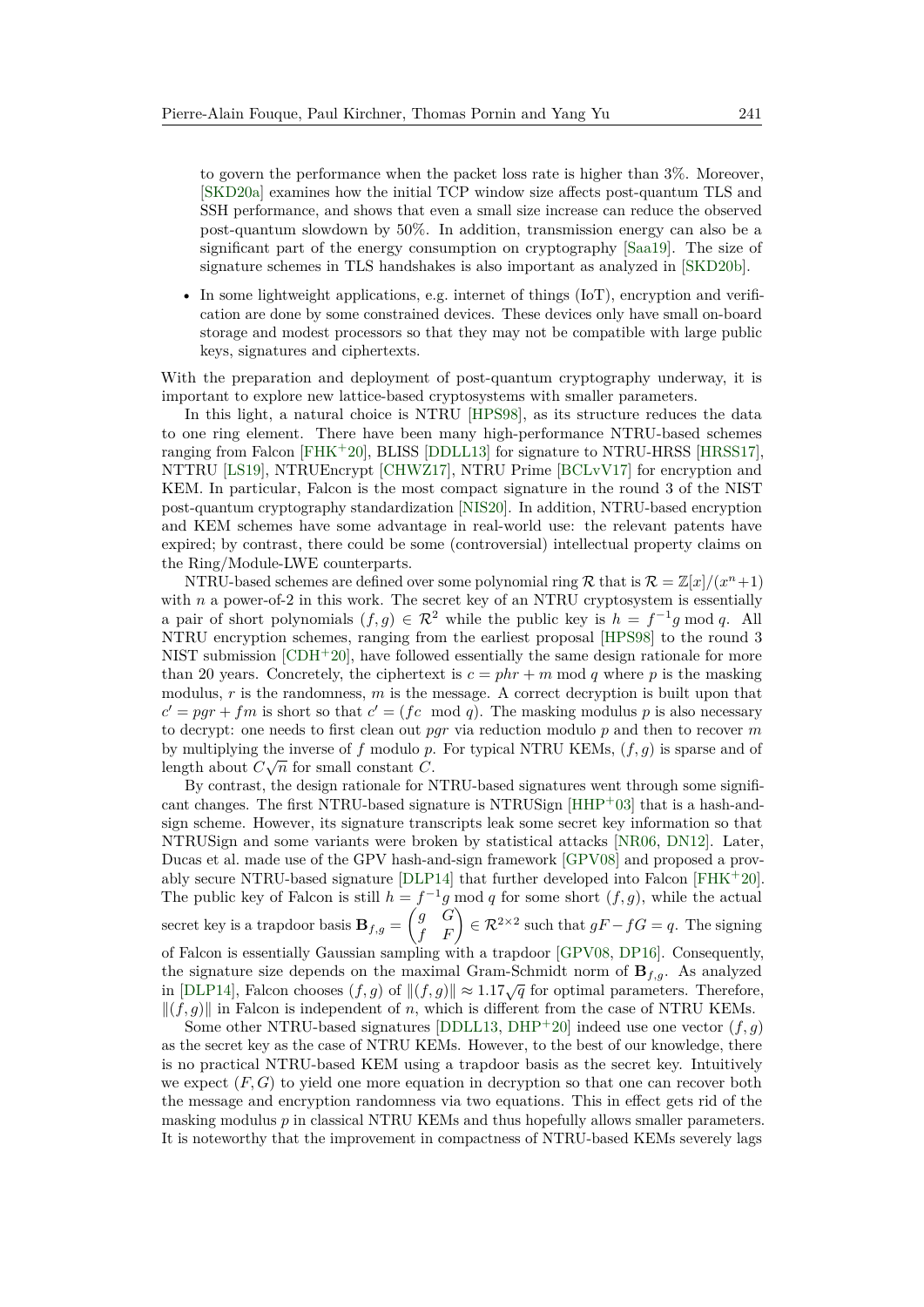that in speed of NTRU-based KEMs [\[LS19,](#page-23-4) [DHK](#page-21-6)<sup>+</sup>21] and in compactness of LWE-based KEMs [\[BMD](#page-20-2)<sup>+</sup>20, [LLJ](#page-22-5)<sup>+</sup>19, [BBC](#page-20-3)<sup>+</sup>20, [CKLS18\]](#page-21-7). Moreover, when we unify the trapdoor function for both signature and KEM, part of the code can be shared and we may also reduce some storage and communication. Therefore, it would be interesting to investigate the practicality of a trapdoor basis for KEM.

Indeed, the earliest lattice-based cryptosystem GGH (Goldreich-Goldwasser-Halevi [\[GGH97a\]](#page-22-6)) uses a trapdoor basis as the secret key and implements both encryption and signature based on that trapdoor function. Later Micciancio improved the GGH trapdoor function by using the Hermite normal form [\[Mic01\]](#page-23-7). While GGH encryption has a long history as NTRU, its practicality is far from well-studied and there is no GGH-like encryption/KEM with concrete parameter and security analysis so far.

**Our contributions.** We present a new KEM based on NTRU, called BAT.<sup>[2](#page-2-0)</sup> Similar to Falcon signature, BAT uses  $h = f^{-1}g \mod q$  as the public key and its secret key is a trapdoor basis  $\mathbf{B}_{f,g}$  with an additional ring element (for faster decapsulation). In addition, BAT shares the same leading design principle with Falcon, i.e. minimizing the communication size.

Our main improvement in BAT-KEM is a better decapsulation algorithm, which represents a major modification to the NTRU encryption scheme since its introduction 25 years ago. Instead of following the original NTRU, we modify it according to the GGH-Micciancio blueprint [\[GGH97b,](#page-22-7) [Mic01\]](#page-23-7). The message *m* is now encapsulated as  $c = hm + e \text{ mod } q$  where *h* is the NTRU public key and *e* is a small error. The decapsulation corresponds to applying Babai's nearest plane algorithm with the secret basis to decode the closest lattice point, and therefore recovering the message. Compared with other NTRU KEMs, we do not need the masking modulus *p* to extract the message. Instead of multiplying only by *f*, we multiply by *F* so that we get 2 linear equations in the 2 unknowns *e, m*.

However, Babai's nearest plane algorithm heavily relies on floating-point arithmetic, although most expensive calculation can be done in a pre-computation phase. To avoid floating-point arithmetic in the decapsulation, we replace the high-precision Gram-Schmidt vectors with integral approximations. Additionally, notice that *m* and *e* do not necessarily follow the identical distribution, hence we take into account their different sizes to optimize the decoding. We also use the Learning With Rounding (LWR) assumption [\[BPR12,](#page-20-4) [CZZ18\]](#page-21-8) in order to further reduce the size of the ciphertext. Our improved decoding algorithm can be used with a smaller modulus and dropping more bits, and thereby increases the security of the scheme *and* decreases the communication.

Overall, our KEM achieves very impressive performance. First of all, for the same NIST security level, BAT achieves the smallest communication size, namely "public key size  $+$ ciphertext size", among all current lattice cryptosystems and even RSA cryptosystems. Secondly, the complexity of the code as well as its running time is asymmetric: while the key generation is complicated, the frequent key usage is quite efficient. Specifically, the encryption is very simple — essentially a ring multiplication —, and the decryption also boils down to a few ring additions and multiplications. Cheap daily operations make BAT particularly compatible with small devices. Thirdly, we can implement the whole scheme fully over integers, which is different from the case of Falcon. Our implementation is constant-time and uses some AVX2 optimizations. We can notice that BAT has performance comparable to Kyber while being more compact. Furthermore, it is comparable to SIKE p434 in size while being much more efficient. We gave the timing with x86 assembly optimization, while with the same level of optimization we did, the SIKE performance timing would be higher by one order of magnitude. We summarize the detailed comparisons with some well-known schemes in Table [2.](#page-4-0)

<span id="page-2-0"></span><sup>2</sup>BAT stands for "Basis with Attractive Trapdoor".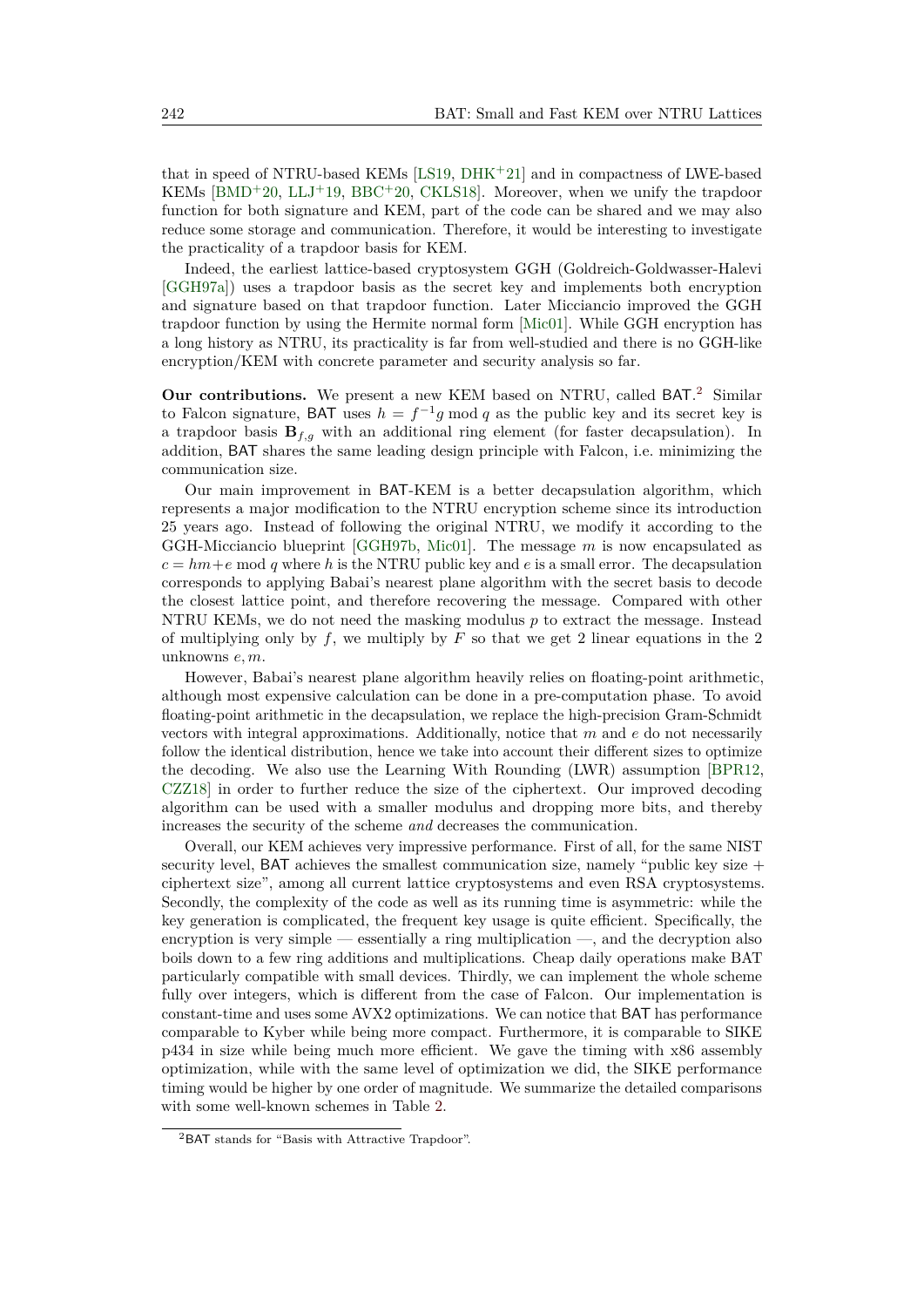Finally, we explain in a simplistic way why the new decryption algorithm leads to smaller parameters. To correctly decrypt, our KEM needs  $(fc \mod q) = gm + fe$ , i.e.  $||gm + fe||_{\infty} < \frac{q}{2}$ , while previous NTRU KEMs need  $||pgr + fm||_{\infty} < \frac{q}{2}$ . We also compare with ring-LWE-based KEMs. For a typical ring-LWE-based KEM, its secret key is  $(f, g) \in \mathbb{R}^2$ , public key is  $(a, b = af + g) \in (\mathbb{R}/q\mathbb{R})^2$  and ciphertext is  $(c_1 =$  $ae_0 + e_1, c_2 = be_0 + e_2 + \lfloor \frac{q}{2} \rfloor m \in (\mathcal{R}/q\mathcal{R})^2$ . The requirement for correct decryption is  $||e_0g - e_1f + e_2||_{\infty} < \frac{q}{4}$ . Suppose that *m, e, r, e<sub>i</sub>* are drawn from a distribution of standard deviation  $\sigma_e$  and  $f, g$  from a distribution of standard deviation  $\sigma_f$ . The coefficients of  $gm + fe, pgr + fm, e_0g - e_1f + e_2$  are modeled as Gaussian. The comparison on parameter restrictions are summarized in Table [1.](#page-3-0) It can be seen that given  $(n, \tau, \sigma_e, \sigma_f)$ , BAT allows a smaller modulus *q*. Note that for fixed  $(n, \sigma_e, \sigma_f)$ , a smaller *q* implies higher security.

<span id="page-3-0"></span>**Table 1:** The parameter restrictions for correct decryption. The parameter  $\tau$  is the tail-bound parameter determining the decryption failure rate.

|          | Requirement for correct decryption             |
|----------|------------------------------------------------|
| NTRU     | $\tau \sigma_e \sigma_f \sqrt{(p^2+1)n} < q/2$ |
| Ring-LWE | $\tau \sigma_e \sigma_f \sqrt{2n} < q/4$       |
| RAT      | $\tau \sigma_e \sigma_f \sqrt{2n} < q/2$       |

**Comparison with Falcon.** BAT is similar in spirit to Falcon signature: they both achieve good compactness by using some nice NTRU trapdoor basis as the secret key. Nevertheless, some crucial distinctions exist between BAT and Falcon.

- At a high level, BAT and Falcon exploit their trapdoor to solve CVP (closest vector problem), but the used CVP algorithms are very different. Specifically, Falcon makes use of the KGPV Gaussian sampler [\[GPV08\]](#page-22-4) that is a *randomized* Babai's nearest plane algorithm. In contrast, BAT decrypts with a *deterministic* NTRU decoder that can be viewed as a hybrid of Babai's round-off and nearest plane algorithms.
- The algorithms of BAT are simpler than those of Falcon. On the one hand, the signing of Falcon relies on *high-precision Gaussian sampling*, but the encryption and decryption of BAT only need *basic integer operations*. On the other hand, Falcon includes *many* high-precision intermediate values along with the trapdoor for faster signing, but BAT just adds *one* integral polynomial for faster decryption.
- The NTRU trapdoors of BAT and Falcon are generated in different ways. In fact, Falcon chooses its trapdoor for *smaller signatures*, which is equivalent to minimizing the maximal Gram-Schmidt norm of the trapdoor basis. As for BAT, the trapdoor is generated to *minimize the decryption failure*, and according to our new decoder, the distributions of the message and error will also affect the trapdoor generation (see Section [3](#page-6-0) for more details).

**Related works.** Chuengsatiansup et al. [\[CPS](#page-21-9)<sup>+20]</sup> propose some extensions of Falcon signature and NTRU encryption over Module-NTRU lattices. This allows more flexible parameters for NTRU-based cryptosystems. Our techniques are likely to apply to the Module-NTRU-based schemes as well.

In recent years, the performance of NTRU encryption has been greatly improved [\[LS19,](#page-23-4)  $DHK<sup>+</sup>21$  $DHK<sup>+</sup>21$ . These newly NTRU instantiations are mainly proposed for high efficiency and follow the classical design of original NTRU. In contrast, BAT is proposed driven by the quest for compactness and its design is different.

In order to improve parameters, some schemes [\[CKLS18,](#page-21-7) [ZYF](#page-24-0)<sup>+</sup>20] are built upon a variant of LWE in which the secret and error follow different distributions. Our work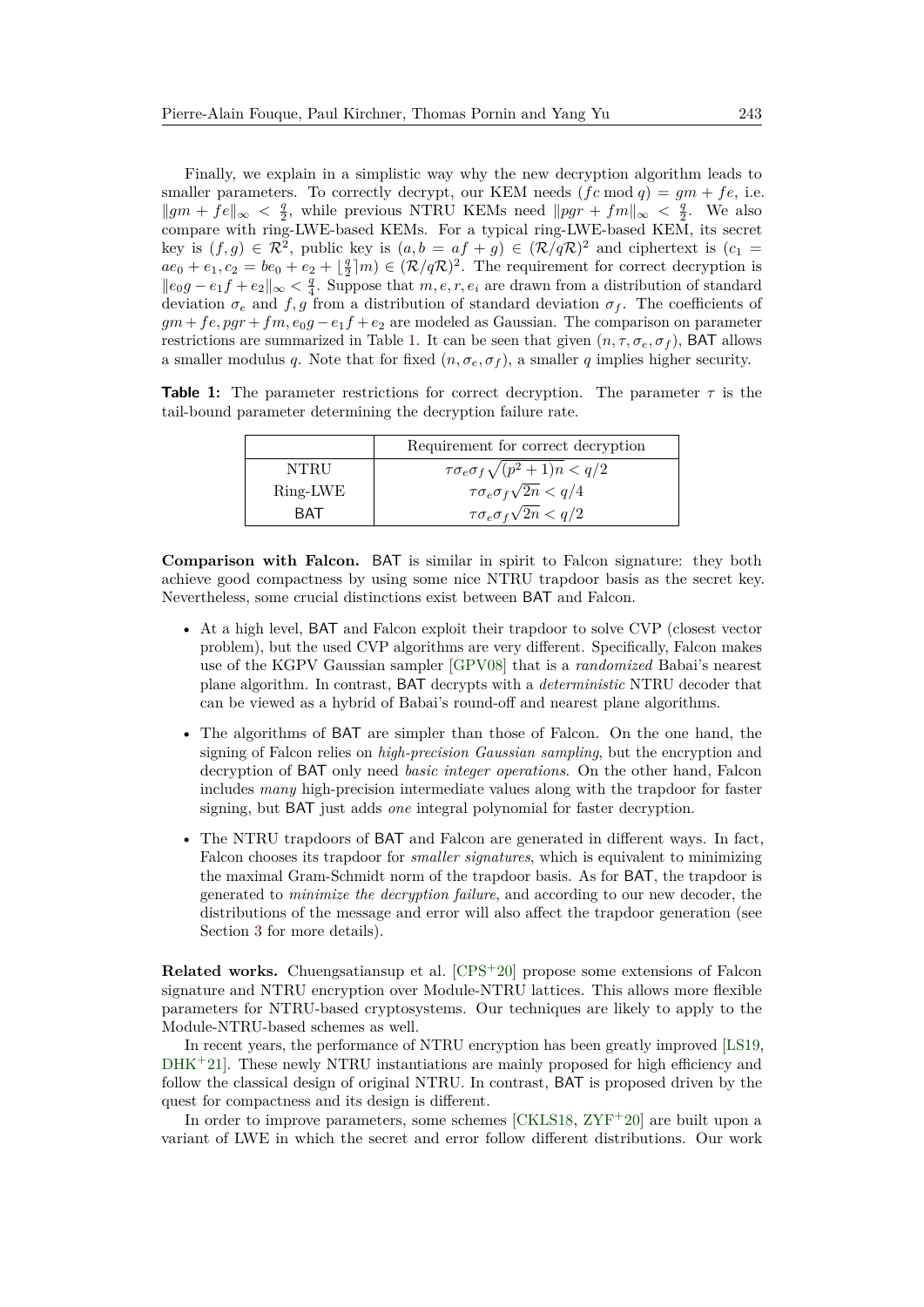<span id="page-4-0"></span>**Table 2:** Comparisons with other KEMs including NTRU-HRSS [\[HRSS17\]](#page-22-2), NTTRU [\[LS19\]](#page-23-4), Kyber [\[ABD](#page-20-5)<sup>+</sup>20], Saber [\[BMD](#page-20-2)<sup>+</sup>20], LAC [\[LLJ](#page-22-5)<sup>+</sup>19], Round5 [\[BBC](#page-20-3)<sup>+</sup>20], ECC, RSA and SIKE  $[*JAC*<sup>+</sup>20]$ . Timings do not include generation of a random seed (from the operating system's RNG) or key derivation costs. Sizes for BAT and LW-BAT include an optional one-byte identifying header. The implementation of LW-BAT was not fully optimized with AVX2 opcodes. Measurements for Kyber, Saber and RSA-4096 were performed on the exact same system (x86 Coffee Lake) as BAT and LW-BAT. Measurements for NTRU-HRSS and NTTRU were given in [\[LS19\]](#page-23-4), those for LAC, Round5 and SIKE were as in their NIST documentations. Values for ECC are for the curve25519 implementation in eBACS [\[BL\]](#page-20-6).

|                                      | Security<br>Level | Ciphertext<br>$(\text{bytes})$ | <b>PK</b><br>(bytes) | Keygen<br>(kcycles)   | Encaps<br>(kcycles)  | Decaps<br>(kcycles)  |
|--------------------------------------|-------------------|--------------------------------|----------------------|-----------------------|----------------------|----------------------|
| <b>BAT</b>                           | NIST-I            | 473                            | 521                  | $29.4 \times 10^{3}$  | 11.1                 | 59.7                 |
| <b>BAT</b>                           | NIST-V            | 1006                           | 1230                 | $145.6 \times 10^{3}$ | 25.6                 | 131.16               |
| LW-BAT                               | 80 bits $(C)^a$   | 203                            | 225                  | $19.0 \times 10^{3}$  | 58.3                 | 240.8                |
| <b>NTRU-HRSS</b>                     | NIST-I            | 1140                           | 1140                 | 220.3                 | 34.6                 | 65.0                 |
| <b>NTTRU</b>                         | NIST-I            | 1248                           | 1248                 | 6.4                   | 6.1                  | 7.8                  |
| Kyber                                | NIST-I            | 768                            | 800                  | 23.6                  | 36.8                 | 28.5                 |
| Kyber                                | NIST-V            | 1568                           | 1568                 | 57.1                  | 79.8                 | 64.6                 |
| Saber                                | NIST-I            | 736                            | 672                  | 50.0                  | 59.0                 | 57.2                 |
| Saber                                | NIST-V            | 1472                           | 1312                 | 123.6                 | 141.8                | 141.0                |
| LAC                                  | NIST-I            | 712                            | 544                  | 59.6                  | 89.1                 | 140.2                |
| <b>LAC</b>                           | NIST-V            | 1424                           | 1056                 | 135.8                 | 208.0                | 359.2                |
| Round <sub>5</sub>                   | NIST-I            | 620                            | 461                  | 46                    | 68                   | 95                   |
| Round <sub>5</sub>                   | NIST-V            | 1285                           | 978                  | 105                   | 166                  | 247                  |
| Round <sub>5</sub> -iot <sup>b</sup> | $96$ bits $(C)$   | 394                            | 342                  | 41                    | 52                   | 28                   |
| <b>RSA 4096</b>                      | 128 bits $(C)$    | 512                            | 512                  | $2.19 \times 10^{6}$  | 212.1                | 13690                |
| ECC                                  | 128 bits $(C)$    | 32                             | 32                   | 46                    | 136                  | 136                  |
| $SIKE$ p434 $^{\rm c}$               | NIST-I            | 346                            | 330                  | $5.9 \times 10^{3}$   | $9.7 \times 10^3$    | $10.3 \times 10^{3}$ |
| Compressed<br>SIKE $p434^b$          | NIST-I            | 236                            | 197                  | $10.2 \times 10^{3}$  | $15.1 \times 10^{3}$ | $11.1 \times 10^{3}$ |

<sup>a</sup> Here "xxx bits (C)" represents xxx bits of security in classical setting, which does not match any suggested NIST security level.

<sup>b</sup> Round5-iot is only IND-CPA secure rather than IND-CCA secure.

<sup>c</sup> SIKE and compressed-SIKE use x64 assembly optimizations.

makes use of a similar idea. Yet the main difference is that our KEM follows a novel pattern which is essential to minimize the parameters.

# **2 Preliminaries**

# **2.1 Notations**

We follow the setting  $\mathbb{Z}_q = \{-(\lceil q/2 \rceil - 1), -(\lceil q/2 \rceil - 2), \cdots, q - \lceil q/2 \rceil \}$  and  $(a \mod q) \in \mathbb{Z}_q$ for any  $a \in \mathbb{Z}$ . Let ln (resp. log) denote the logarithm with base  $e$  (resp. 2). For an integer  $q > 0$ , let  $[a]_q = [aq]/q \in (1/q) \cdot \mathbb{Z}$  for  $a \in \mathbb{R}$ . For a real-valued function  $f$  and a countable set *S*, we write  $f(S) = \sum_{x \in S} f(x)$  assuming that this sum is absolutely convergent.

### **2.2 Linear algebra**

Let **B** =  $(\mathbf{b}_0, \ldots, \mathbf{b}_{n-1}) \in \mathbb{Q}^{n \times n}$  of rank *n*. The Gram-Schmidt orthogonalization of **B** is **B** =  $\mathbf{B}^* \mathbf{U}$ , where  $\mathbf{U} \in \mathbb{Q}^{n \times n}$  is upper-triangular with 1 on its diagonal and  $\mathbf{B}^* =$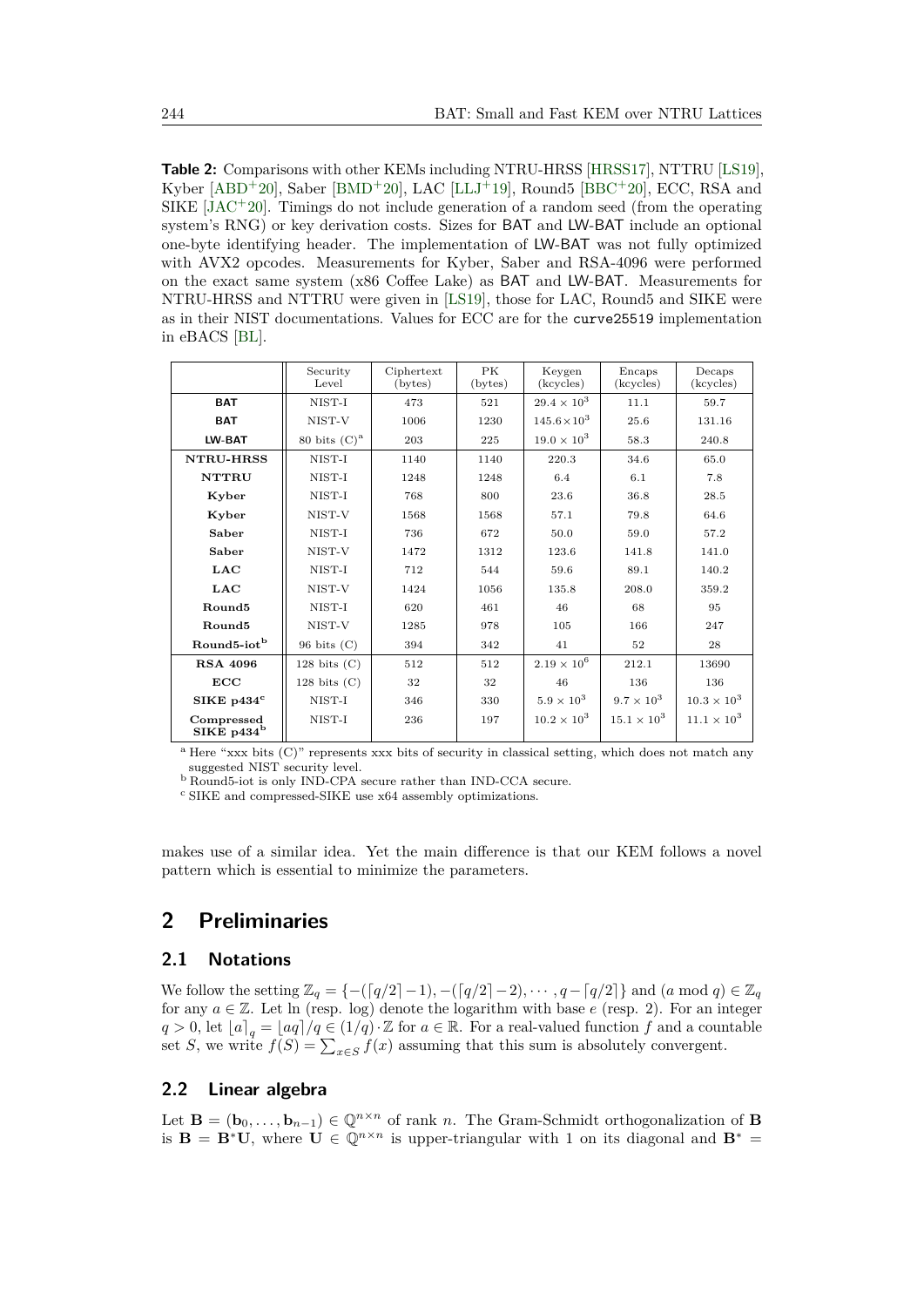$(\mathbf{b}_0^*, \ldots, \mathbf{b}_{n-1}^*)$  is a matrix with pairwise orthogonal columns.

Let  $\mathcal{R}_n = \mathbb{Z}[x]/(x^n + 1)$  with *n* a power-of-2 and  $\mathbb{K}_n = \mathbb{Q}[x]/(x^n + 1)$ . We denote by  $(\mathcal{R}_n \mod q)$  the ring  $\mathcal{R}_n/q\mathcal{R}_n$ . When the context is clear, we may write  $\mathcal{R}_n$  (resp.  $(\mathbb{K}_n)$  as R (resp. K). We identify  $f = \sum_{i=0}^{n-1} f_i x^i \in \mathbb{K}_n$  with its coefficient vector **coef**(*f*) = (*f*<sub>0</sub>, · · · *, f*<sub>*n*−1</sub>). Let  $||f||$  (resp.  $||f||_{\infty}$ ) denote the  $\ell_2$ -norm (resp.  $\ell_{\infty}$ -norm) of **coef**(*f*). We denote by  $\overline{f}$  the conjugate of *f*, i.e.  $f(x^{-1})$ . Let  $\mathbf{1} = \sum_{i=0}^{n-1} x^i \in \mathcal{R}$ . The symbol  $\lfloor \cdot \rceil_q$  is naturally generalized to  $\mathbb{K}_n$  by applying it coefficient-wise.

### **2.3 Probability and statistics**

Given a distribution  $\chi$ , we write  $z \leftarrow \chi$  when the random variable z is drawn from  $\chi$ . For  $z \leftarrow \chi$ , let  $\mu[z]$  (resp.  $\sigma[z]$ ) denote the expectation (resp. standard deviation) of *z*, and  $\mu[\chi] := \mu[z]$  (resp.  $\sigma[\chi] := \sigma[z]$ ). If  $\mu[\chi] = 0$ , then  $\chi$  is called *centered*. For a random *a* ∈ K, if all its coefficients independently follow a distribution *χ*, then we call *a iid-random over χ*. If  $a \in \mathbb{K}$  is iid-random over *χ*, we write  $\sigma_a = \sigma[\chi]$  and  $\mu_a = \mu[\chi]$ . We call it *centered* when  $\mu_a = 0$ .

For a distribution  $\chi$ , we denote by  $\textsf{Sample}(\chi)$  the procedure of generating a random sample of  $\chi$  and by Sample( $\chi$ ; seed) the sampling procedure with seed seed. For a finite set *S*, let  $U(S)$  be the uniform distribution over *S*. In particular, for a positive integer *k*,  $\sigma[U(\mathbb{Z}_k)] = \sqrt{\frac{k^2-1}{12}}$  and  $\mu[U(\mathbb{Z}_k)] = 0$  if *k* is odd; otherwise  $\mu[U(\mathbb{Z}_k)] = \frac{1}{2}$ .

For  $\sigma > 0$ , let  $\rho_{\sigma}(x) = \exp \left(-\frac{x^2}{2\sigma^2}\right)$  $\frac{x^2}{2\sigma^2}$  be the one-dimensional Gaussian function with standard deviation  $\sigma$ . The centered discrete Gaussian over integers with standard deviation *σ* is defined by the probability function  $D_{\mathbb{Z},\sigma}(x) = \frac{\rho_{\sigma}(x)}{\rho_{\sigma}(\mathbb{Z})}$  for any  $x \in \mathbb{Z}$ . Let erf(*x*) =  $\frac{2}{\sqrt{\pi}} \int_0^x \exp(-t^2) dt$  be the error function. For a random variable *X* following a normal distribution with mean 0 and variance  $1/2$ , erf(x) is the probability of X in the range [−*x, x*].

## **2.4 NTRU**

Given  $f, g \in \mathcal{R}$  such that  $f$  is invertible modulo some  $q \in \mathbb{Z}$ , let  $h = f^{-1}g \mod q$ . The NTRU lattice defined by *h* is denoted by  $\mathcal{L}_{h,q} = \{(u, v)^t | u = hv \mod q\}$ . Given  $(f, g)$ , one can compute  $\begin{pmatrix} g & G \\ f & F \end{pmatrix} \in \mathcal{R}^{2 \times 2}$  a basis of  $\mathcal{L}_{h,q}$  by solving the NTRU equation  $gF - fG =$  $q$  [\[HHP](#page-22-3)<sup>+</sup>03, [PP19\]](#page-23-8). Fixing  $(f, g)$ , there are infinitely many such bases, whereas these bases have the same Gram-Schmidt norms. Hence, we simply write  $\mathbf{B}_{f,g} = \begin{pmatrix} g & G \\ f & F \end{pmatrix} \in \mathcal{R}^{2 \times 2}$ .

While the public key of an NTRU-based scheme is *h* itself, the secret key can have different forms. For most NTRU encryption schemes, the secret key is (*g, f*) itself, i.e. one short vector of  $\mathcal{L}_{h,q}$ . For some other applications, e.g. signature and IBE, the secret key is  $\mathbf{B}_{f,g}$  called an NTRU *trapdoor basis*. Falcon [\[FHK](#page-22-1)<sup>+</sup>20] is a representative example. Falcon is an NTRU-based signature following the GPV hash-and-sign framework [\[GPV08\]](#page-22-4). To sign a message *m*, the signer computes a pair of short polynomials (*s*1*, s*2) such that  $s_1 + h s_2 =$  Hash $(m)$ . This procedure is accomplished by lattice Gaussian sampling with **B***f,g* and the length of the signature (*s*1*, s*2) depends on the sampled Gaussian width. The Gaussian sampler of Falcon is a fast Fourier variant [\[DP16\]](#page-21-4) of the KGPV sampler [\[GPV08\]](#page-22-4), hence the signature size is proportional to the maximal Gram-Schmidt norm of **B***f,g*. For optimal parameters, Falcon generates  $(f, g)$  such that  $||(f, g)|| \approx 1.17\sqrt{q}$  as per [\[DLP14\]](#page-21-3).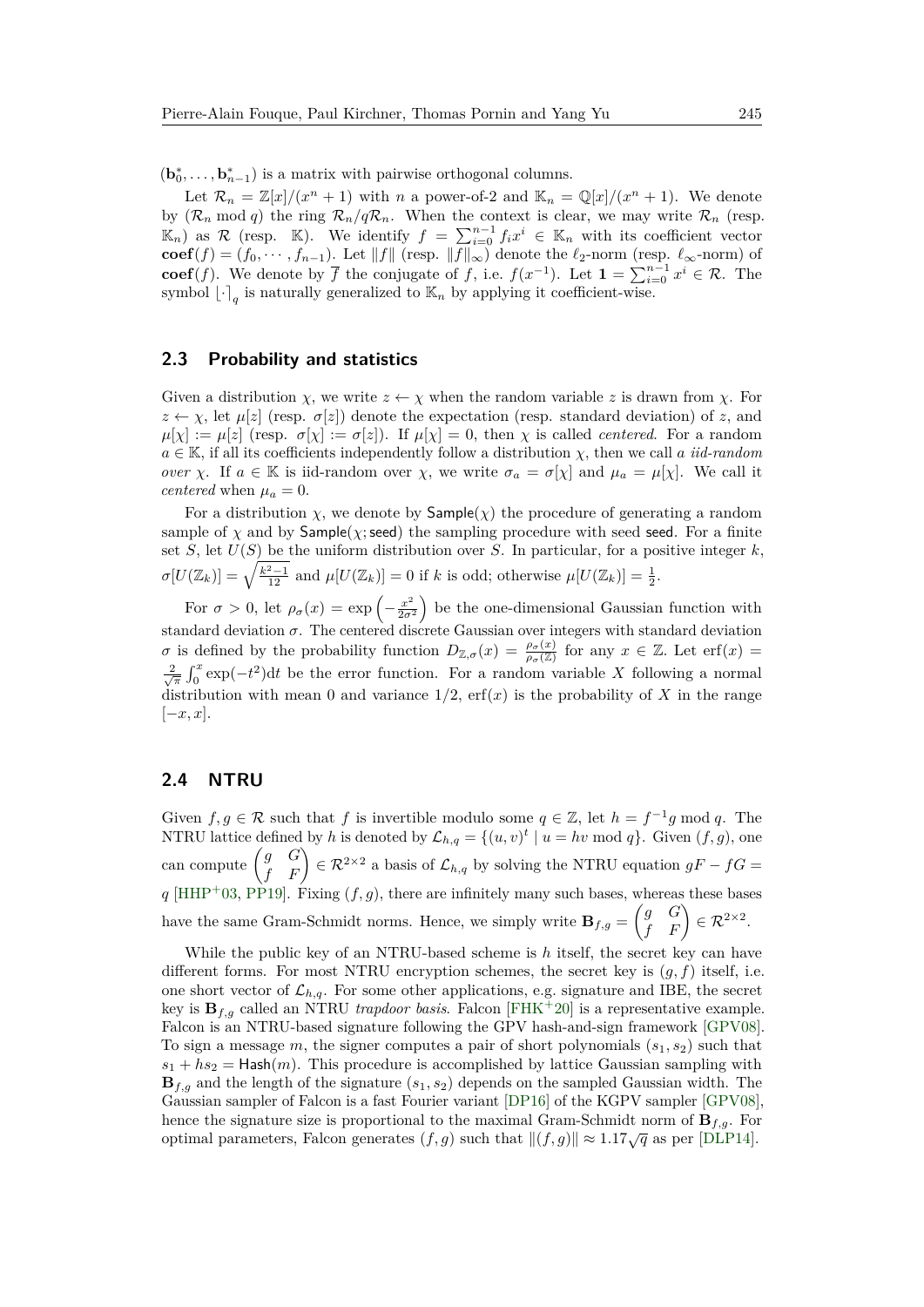# <span id="page-6-0"></span>**3 A New NTRU Decoder**

In this section we present a new NTRU decoding algorithm that is the key component of our KEM. In the context of NTRU, the code words are  $hs + e \text{ mod } q$  where h is the public key and *s, e* are small polynomials. The decoding process recovers (*s, e*) with an NTRU trapdoor. An ideal decoder is supposed to satisfy:

- 1. All operations are simple and efficient; no high-precision arithmetic is needed.
- 2. The decoding distance is large, i.e. being able to recover large errors (*s, e*). Note that for our KEM, larger errors correspond to higher security level.

There have been two famed decoding algorithms due to Babai [\[Bab86\]](#page-20-7): Babai's roundoff algorithm (RO for short) and Babai's nearest plane algorithm (NP for short). They have respective pros and cons. The RO algorithm outperforms NP in efficiency and simplicity. In addition, RO is particularly compatible with *q*-ary lattices: all operations are over  $\mathbb{Z}_q$ . By contrast, NP is capable of decoding larger errors in both the worst and average cases [\[Pre15\]](#page-23-9). Yet the principal drawback of NP is its reliance on high-precision arithmetic.

Our decoder overcomes the main shortcomings of RO and NP. First, it is able to tackle a larger decoding distance than RO. Second, while complicated computations are still required, all involved algorithms can be implemented using fixed-point arithmetic in practice, which outperforms NP. Meanwhile these expensive computations can be done in the pre-computation and therefore do not affect the decoding efficiency. With an auxiliary integer vector, our algorithm achieves the same efficiency as RO and all operations are integer arithmetic. To optimize the decoding, our algorithm also takes into account the distributions of *s* and *e*.

#### <span id="page-6-1"></span>**3.1 Babai's algorithms for NTRU**

For better contrast, we first recall RO and NP briefly in the NTRU setting. Let *h* ∈  $(\mathcal{R} \mod q)$  be the public key and  $\mathbf{B}_{f,g} = \begin{pmatrix} g & G \\ f & F \end{pmatrix} \in \mathcal{R}^{2 \times 2}$  be the trapdoor basis. In later discussion, we shall treat  $\mathcal{L}_{h,q}$  as a  $\mathcal{R}\text{-module}$  of rank 2 rather than a  $\mathbb{Z}\text{-module}$  of rank  $2n$ .

The application of RO related to NTRU dates back to NTRUSign [\[HHP](#page-22-3)+03]. Given  $c = hs + e \in (\mathcal{R} \mod q)$ , we have  $\begin{pmatrix} c \\ 0 \end{pmatrix}$ 0  $\Big) \in \mathcal{L}_{h,q} + \Big( \begin{array}{c} e \end{array} \Big)$ −*s* . The RO algorithm computes  $\int e^{t}$  $-s'$  $=\begin{pmatrix} c \\ 0 \end{pmatrix}$ 0  $\mathbf{B}_{f,g}$   $\left| \mathbf{B}_{f,g}^{-1} \right|$   $\mathbf{C}_{f,g}$  $\begin{bmatrix} c \ 0 \end{bmatrix}$  as  $\begin{pmatrix} e \ - \end{pmatrix}$ −*s* ). As  $\mathbf{B}_{f,g}^{-1} = \frac{1}{q}$  $\begin{pmatrix} F & -G \\ -f & g \end{pmatrix}$ , a correct decoding such that  $(e', s') = (e, s)$  follows if

$$
\begin{pmatrix} F & -G \\ -f & g \end{pmatrix} \begin{pmatrix} e \\ -s \end{pmatrix} = \begin{pmatrix} Fc \bmod q \\ -fc \bmod q \end{pmatrix}.
$$

This is equivalent to  $\max\{\|fe + gs\|_{\infty}, \|Fe + Gs\|_{\infty}\} \leq \frac{q}{2}$ .

The NP algorithm is more complicated. It involves the Gram-Schmidt orthogonal basis  $\mathbf{B}_{f,g}^* = \begin{pmatrix} g & G^* = G - vg \\ f & F^* = F - vf \end{pmatrix}$  where  $v = \frac{F\overline{f} + G\overline{g}}{f\overline{f} + g\overline{g}}$  $\frac{f'f+Gg}{f\bar{f}+g\bar{g}}$ . A correct decoding follows if  $\max\{\|fe + gs\|_{\infty}, \|F^*e + G^*s\|_{\infty}\}\leq \frac{q}{2}.$ 

In some applications [\[DLP14,](#page-21-3)  $\overline{\text{FHK}}+20$  $\overline{\text{FHK}}+20$  $\overline{\text{FHK}}+20$ ], the trapdoor basis is optimal with respect to Gram-Schmidt norms:  $\|(g, f)\| \approx \|(G^*, F^*)\|$ . However,  $\|(g, f)\|$  and  $\|(G, F)\|$  are not so close:  $\|(G, F)\| \approx \sqrt{\frac{n}{12}} \cdot \|(g, f)\|$  [\[HHP](#page-22-3)<sup>+</sup>03]. As a consequence,  $\|(e, s)\|$  is dominated by the large  $||(G, F)||$  in the RO algorithm but by the small  $||(g, f)||$  in the NP algorithm, which leads to a gap of  $O(\sqrt{n})$ .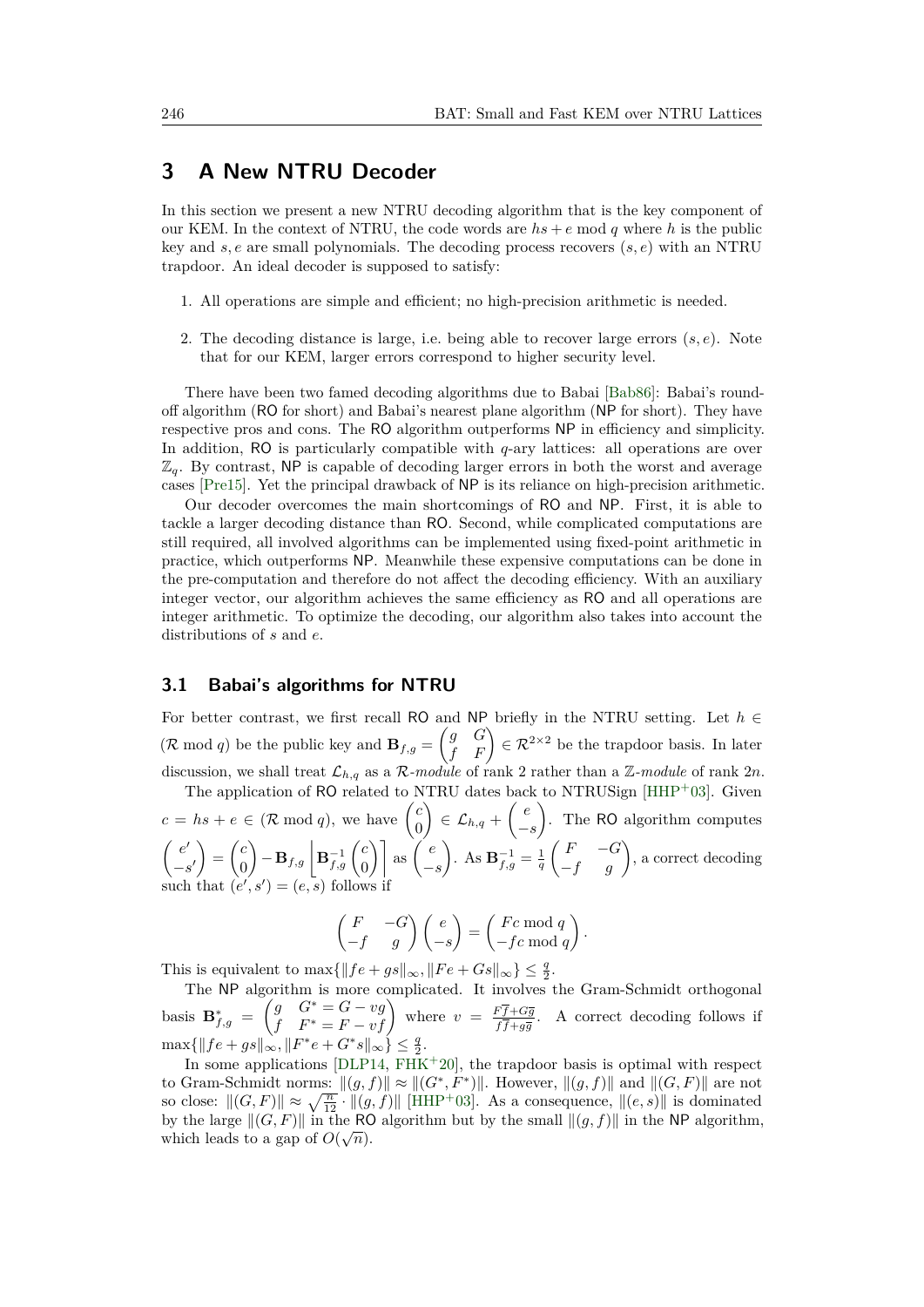### **3.2 Our decoding algorithm for NTRU**

As shown in Section [3.1,](#page-6-1) RO boils down to solving two linear equations over  $\mathcal R$  (without modular reduction). To enlarge its decoding range, we hope to replace the large  $(G, F)$ with some small vector  $(G', F')$  of size  $\approx ||(g, f)||$ . A natural candidate is  $(G^*, F^*)$  $(G - v_g, F - v f)$  with  $v = \frac{Ff + G\overline{g}}{f\overline{f} + \overline{g}}$  $\frac{Ff+G\overline{g}}{f\overline{f}+g\overline{g}}$  as in NP. However, if we want to work with  $(G^*, F^*)$ directly, we have to resort to high-precision arithmetic. To overcome the precision issue, we choose  $(G', F') = (G - g\lfloor v \rfloor_{q'}, F - f\lfloor v \rfloor_{q'}) \in (1/q')\mathcal{R}^2$ . When  $q'$  is sufficiently large,  $(G', F')$  converges to  $(G^*, F^*)$  whose norm is about  $\|(g, f)\|$ . In practice, a moderate q' suffices to significantly improve the decoding.

We further refine our decoder as per the distributions of *s* and *e*. We focus on the common case where both *s* and *e* are iid-random over some publicly known distributions  $\chi_s$ and  $\chi_e$ . In practice,  $\chi_s$  and  $\chi_e$  are not necessarily the same or even close, which may cause a gap between the sizes of *s* and *e*. For example, when  $||s|| \ll ||e||$ , we expect a better decoding by using a basis  $\begin{pmatrix} g' & G' \\ g & F \end{pmatrix}$ *f* <sup>0</sup> *F* 0  $\int$  with  $||g'|| > ||g|| \approx ||f|| > ||f'||$  and  $||G'|| > ||G|| \approx ||F|| > ||F'||$ . To this end, we introduce a parameter  $\gamma$ , by default  $\gamma = \sigma_e/\sigma_s$ , to compute the optimal decoding basis. Moreover,  $\chi_s$  and  $\chi_e$  do not have to be centered, e.g.  $\chi_s = U(\mathbb{Z}_2)$ . For given  $(f, g)$ , non-centered *s* and *e* lead to a non-zero average of  $fe + gs$ . Therefore, we also consider the impact of  $\mu_s$  and  $\mu_e$  during decoding. Here we assume  $\mu_s, \mu_e \in \frac{1}{Q} \cdot \mathbb{Z}$  for some  $Q \in \mathbb{N}$ , which is indeed the case of our later schemes.

The decoding algorithm consists of two steps: (1) computing the auxiliary polynomial *w* and (2) recovering (*s, e*). They are illustrated in Algorithms [3.1](#page-7-0) and [3.2](#page-7-1) respectively. Notably, both algorithms can be fully implemented over the integers. In Algorithm [3.1,](#page-7-0) the computation of *v* consists of one polynomial division, but the final output is actually an integral approximation of  $q'v$ , which can be computed with fixed-point values. More details are presented in Section [6.1.](#page-16-0)

### <span id="page-7-0"></span>**Algorithm 3.1** ComputeVec

**Input:** a trapdoor basis  $\mathbf{B}_{f,g} = \begin{pmatrix} g & G \ f & F \end{pmatrix} \in \mathcal{R}^{2 \times 2}, q' \in \mathbb{N}$  and  $\gamma > 0$ ; **Output:**  $w \in \mathcal{R}$ 1:  $v \leftarrow \frac{\gamma^2 F \overline{f} + G \overline{g}}{r^2 F \overline{f} + G \overline{g}}$  $\gamma^2 f f + g\overline{g}$ 2: return  $w = q' \lfloor v \rfloor_{q'}$ 

# <span id="page-7-1"></span>**Algorithm 3.2** Decode

 $\textbf{Input:} \text{ a trapdoor basis } \mathbf{B}_{f,g} = \begin{pmatrix} g & G \ f & F \end{pmatrix} \in \mathcal{R}^{2 \times 2}, \, w \in \mathcal{R}, \, q, q', Q \in \mathbb{N},$  $c = (hs + e \text{ mod } q) \in \mathcal{R}$  with small  $(e, s)$  and  $\mu_e, \mu_s \in \frac{1}{Q} \cdot \mathbb{Z}$ **Output:**  $(e, s) \in \mathbb{R}^2$ 1:  $(G_d, F_d)$  ←  $(q'G - gw, q'F - fw)$ 2:  $c'$  ← ( $Qfc - f(Q\mu_e 1) - g(Q\mu_s 1) \bmod qQ$ ) 3:  $c'' \leftarrow (q'QFc - F(q'Q\mu_e \mathbf{1}) - G(q'Q\mu_s \mathbf{1}) - c'w \bmod{qq'Q}$ 4: solving  $\begin{pmatrix} e' \\ e' \end{pmatrix}$ *s* 0  $\int$  from  $\begin{pmatrix} f & g \\ g & g \end{pmatrix}$ *F<sup>d</sup> G<sup>d</sup>*  $\bigwedge$   $\bigl(e^{t}\bigr)$ *s* 0  $=$  $\frac{1}{Q}$ .  $\left(\frac{c'}{c'}\right)$  $\begin{pmatrix} c' \\ c'' \end{pmatrix}$ 5: return  $(e = e' + \mu_a 1]$  s =  $\boldsymbol{\theta}^{\prime} + \mu_e \boldsymbol{1}, s = s^{\prime} + \mu_s \boldsymbol{1},$ 

Claim [1](#page-8-0) gives a heuristic estimation of the probability of correct decoding of Algorithm [3.2.](#page-7-1) The argument is in Appendix [A.](#page-24-1)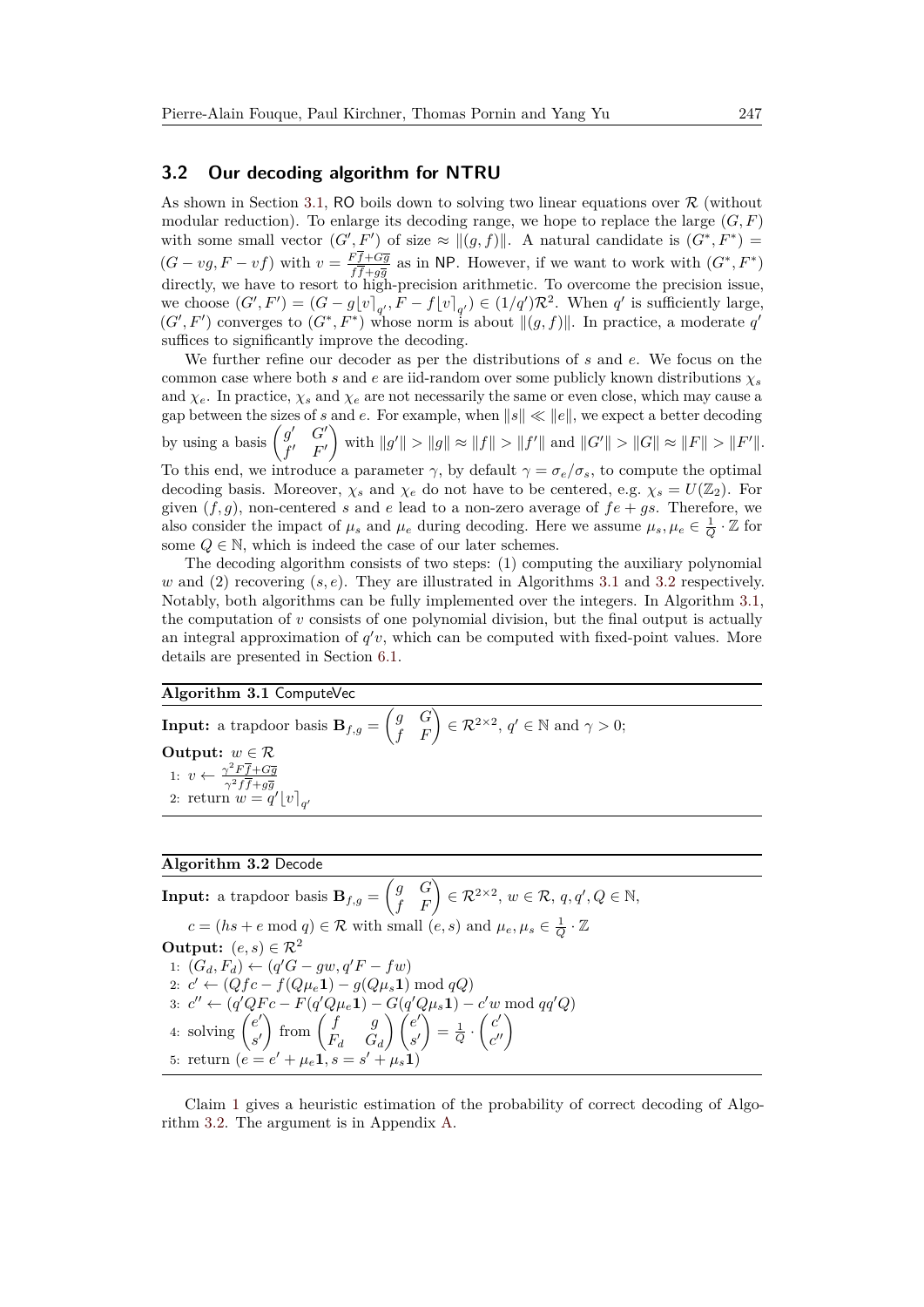<span id="page-8-0"></span>**Claim 1.** Let  $\mathcal{R} = \mathbb{Z}[x]/(x^n + 1)$  with *n a* power-of-2 and  $q \in \mathbb{N}$ . Let  $f, g \in \mathcal{R}$  be iid*random over*  $D_{\mathbb{Z}, \sigma_f}$  *and*  $h = f^{-1}g \mod q$ *. Let*  $\mathbf{B}_{f,g} = \begin{pmatrix} g & G \\ f & F \end{pmatrix} \in \mathcal{R}^{2 \times 2}$  *be an NTRU basis. Let*  $s, e \in \mathcal{R}$  *be iid-random over*  $\chi_s$  *and*  $\chi_e$  *respectively, and*  $\mu_e, \mu_s \in \frac{1}{Q} \cdot \mathbb{Z}$  *for some*  $Q \in \mathbb{N}$ *.* Let  $\gamma = \sigma_e/\sigma_s$ ,  $q' \in \mathbb{N}$  and  $w =$  ComputeVec( $\mathbf{B}_{f,g}, q', \gamma$ ). Let  $I(\gamma) = \frac{2 \ln(\gamma)}{\gamma^2 - 1}$  for  $\gamma \neq 1$ *and*  $I(1) = 1$ *. Let*  $\sigma_1 = \sqrt{n} \sigma_f \sigma_s \sqrt{\gamma^2 + 1}$ ,  $\sigma_2 = \sigma_s \left( \frac{q\gamma}{\sqrt{n}} \right)$  $\frac{q\gamma}{\overline{n}\cdot\sigma_f}\sqrt{I(\gamma)}+\frac{n}{2}$  $\frac{\gamma^2 - 1}{\sqrt{\gamma^2 + 1}}$  $\sqrt{\frac{\gamma^2+1}{2q'}}\sigma_f$ ). Let  $\tau = \min \left\{ \frac{q}{2\sqrt{c}} \right\}$  $rac{q}{2\sqrt{2}\sigma_1}$ ,  $rac{q}{2\sqrt{2}}$  $rac{q}{2\sqrt{2}\sigma_2}$  $\}$ . Then the probability of Decode( $\mathbf{B}_{f,g}$ ,  $w, q, q', Q, (hs+e \text{ mod } q)$ ) =  $(e, s)$  *is heuristically estimated at least*  $1 - 2n \cdot (1 - erf(\tau))$  *over the randomness of s and e*.

### **3.3 Decoding failure rate**

Claim [1](#page-8-0) gives a heuristic estimate for  $\mu[P(\mathbf{B}_{f,g}, w, \chi_s, \chi_e)]$  (over the randomness of  $(f, g)$ ) where

 $P(\mathbf{B}_{f,g}, w, \chi_s, \chi_e) = \Pr[\mathsf{Decode}(\mathbf{B}_{f,g}, w, q, q', Q, (hs + e \bmod q)) \neq (e, s) | e \leftarrow \chi_e, s \leftarrow \chi_s]$ 

is the decoding failure rate for given  $(\mathbf{B}_{f,q}, w)$ . In fact, it is hard to numerically compute  $\mu[P(\mathbf{B}_{f,g}, w, \chi_s, \chi_e)]$ , since the distribution of  $(G', F')$  (defined in Claim [4\)](#page-24-2) is complicated. It is however easy to numerically compute  $P(\mathbf{B}_{f,g}, w, \chi_s, \chi_e)$  given  $(\mathbf{B}_{f,g}, w)$ .

We experimentally calculate  $P(\mathbf{B}_{f,g}, w, \chi_s, \chi_e)$  for some  $(\mathbf{B}_{f,g}, w)$  generated with the suggested parameters (see Tables [3](#page-12-0) and [4\)](#page-12-1). The failure probabilities are smaller than for a naive Gaussian model, and significantly so for a ring dimension of 256.

# **4 BAT KEM**

In this section, we present a KEM scheme, called BAT, constructed following the aforementioned encode/decode paradigm. Its secret key is an NTRU trapdoor basis as in the Falcon signature. As a consequence, some codes for Falcon implementation can be reused.

BAT permits very compact parameters. Specifically, the modulus *q* is greatly reduced in contrast to Falcon. More remarkably, the ciphertext is well compressed: each coefficient requires only less than one byte of storage.

#### **4.1 Algorithm description**

Prior to the description of our KEM, we first present the underlying public key encryption. It is specified by the following parameters:

- $\mathcal{R} = \mathbb{Z}[x]/(x^n + 1)$  with  $n = 2^l$ .
- $q = bk + 1$  with  $b, k \in \mathbb{N}$ . Note that *b* determines the size of each ciphertext coefficient and *k* determines the decoding distance.
- $q' \in \mathbb{N}$  is used to control the decryption failure rate.

At a high level, our idea is to build an encryption scheme upon a one-way trapdoor function. Indeed, for a pseudorandom public key *h*, the function  $F(s, e) = hs + e \text{ mod } q$  is one-way under the Ring-LWE assumption, but one can invert it with the trapdoor  $\mathbf{B}_{f,q}$ as shown in Section [3.](#page-6-0) In our scheme, the encryption is to compute  $c = F(s, e)$  and the decryption is to recover *s* by inverting *F*(*s, e*).

The key generation is shown in Algorithm [4.1.](#page-9-0) The first step is to generate an NTRU trapdoor basis  $\mathbf{B}_{f,g}$  along with the public key *h*. This is similar to the Falcon key generation, but the size of the secret key is changed. The second step pre-computes an auxiliary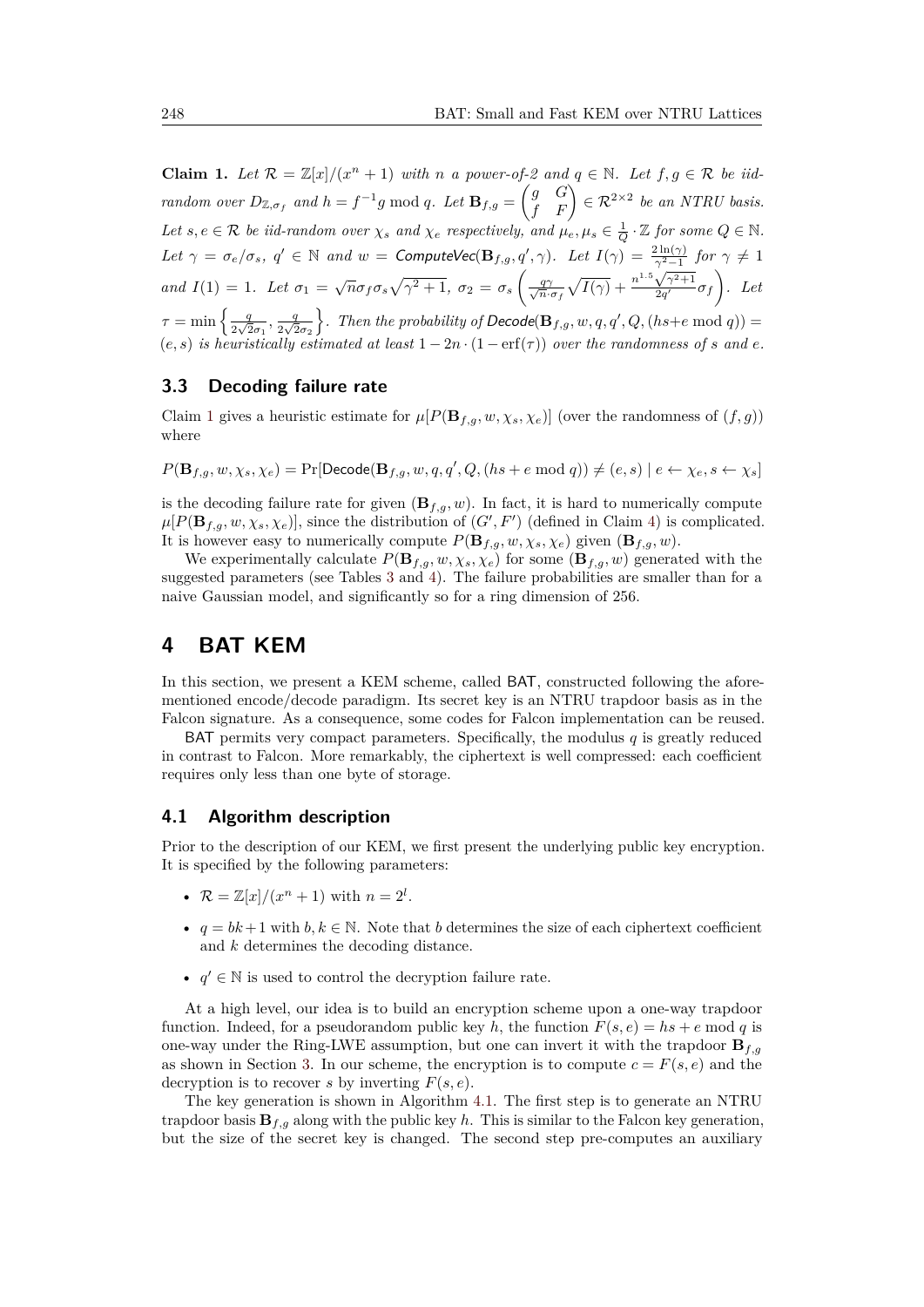vector *w*. As explained in Section [3,](#page-6-0) *w* is used for decoding a larger error while avoiding floating-point arithmetic in the decapsulation. We include it as a part of the secret key. Note that Falcon key generation also pre-computes the Falcon tree for signing, but that computation is useless in our scheme.

The encryption algorithm is described in Algorithm [4.3.](#page-10-0) The message space is  $\mathcal{M} =$  $\{0,1\}^{\lambda}$  where  $\lambda$  denotes the claimed security level. The encryption is obtained by applying a simple worst-case to average-case correctness (ACWC for short) transform, introduced by a concurrent work  $[DHK^+21]$  $[DHK^+21]$ , on a deterministic encryption (Algorithm [4.2\)](#page-10-1). Thanks to the ACWC transform, the encryption scheme achieves the IND-CPA security and its decryption failure rate is *independent* of the message. The base encryption (Algorithm [4.2\)](#page-10-1) is to compute the trapdoor function on an ephemeral *s*. For better compactness, we replace  $F(s, e)$  with  $F(s) =$ (*hs* mod *q*)  $\left(\frac{d^{n}q}{k}\right)$  and thus use Ring-LWR as the hardness assumption. It is easy to see that the storage of a ciphertext is  $n \log b + \lambda$  bits. The decryption stems from the decoding algorithm in Section [3.](#page-6-0) The formal description is provided in Algorithm [4.4.](#page-10-2)

*Remark* 1*.* The work [\[DHK](#page-21-6)<sup>+</sup>21] also introduces an ACWC transform avoiding the *λ*-bit overhead on the ciphertext. That transform is not so direct and the analysis is more complicated.

# <span id="page-9-0"></span> $\overline{\text{Algorithm 4.1 KeyGen}_{Enc}}$

**Input:** the ring  $\mathcal{R} = \mathbb{Z}[x]/(x^n + 1)$ , integers  $q, k, q' \in \mathbb{N}$ **Output:** public key  $h \in \mathcal{R}$ , secret key  $(\mathbf{B}_{f,g}, w) \in \mathcal{R}^{2 \times 2} \times \mathcal{R}$  where  $\mathbf{B}_{f,g} = \begin{pmatrix} g & G \\ f & F \end{pmatrix}$ 1:  $\gamma \leftarrow \sqrt{\frac{k^2-1}{3}}$ 2:  $\sigma_f \leftarrow \sqrt{\frac{q\gamma}{n} \sqrt{\frac{I(\gamma)}{\gamma^2+1}}}$  $\sigma_f \leftarrow \sqrt{\frac{q\gamma}{n} \sqrt{\frac{I(\gamma)}{\gamma^2+1}}}$  $\sigma_f \leftarrow \sqrt{\frac{q\gamma}{n} \sqrt{\frac{I(\gamma)}{\gamma^2+1}}}$  where  $I(\gamma)$  is defined as in Claim 1 3:  $f, g \leftarrow D_{\mathcal{R}, \sigma_f}$ 4: **if**  $f$  or  $g$  is not invertible in  $(R \text{ mod } q)$  **then** 5: restart 6: **end if** *τ*: **if**  $||(g, γf)|| > √πσ_f √γ² + 1$  then 8: restart 9: **end if** 10:  $h \leftarrow f^{-1}g \mod q$ 11: compute  $(F, G) \in \mathbb{R}^2$  such that  $gF - Gf = q$ 12:  $\mathbf{B}_{f,g} \leftarrow \begin{pmatrix} g & G \ f & F \end{pmatrix} \in \mathcal{R}^{2 \times 2}$ 13:  $w \leftarrow$  ComputeVec $(\mathbf{B}_{f,g}, q', \gamma)$ 14:  $(G_d, F_d)$  ←  $(q'G - gw, q'F - fw)$ 15: **if**  $||(G_d, \gamma F_d)|| > q' \left(\frac{q\gamma}{\sqrt{n}}\right)$  $\frac{q\gamma}{n\cdot \sigma_f}\sqrt{I(\gamma)} + \frac{n}{2}$  $1.5\sqrt{\gamma^2+1}$  $\frac{\sqrt{\gamma^2+1}}{2q'}\sigma_f\Big)$  then 16: restart 17: **end if** 18: return  $(h, (\mathbf{B}_{f,g}, w))$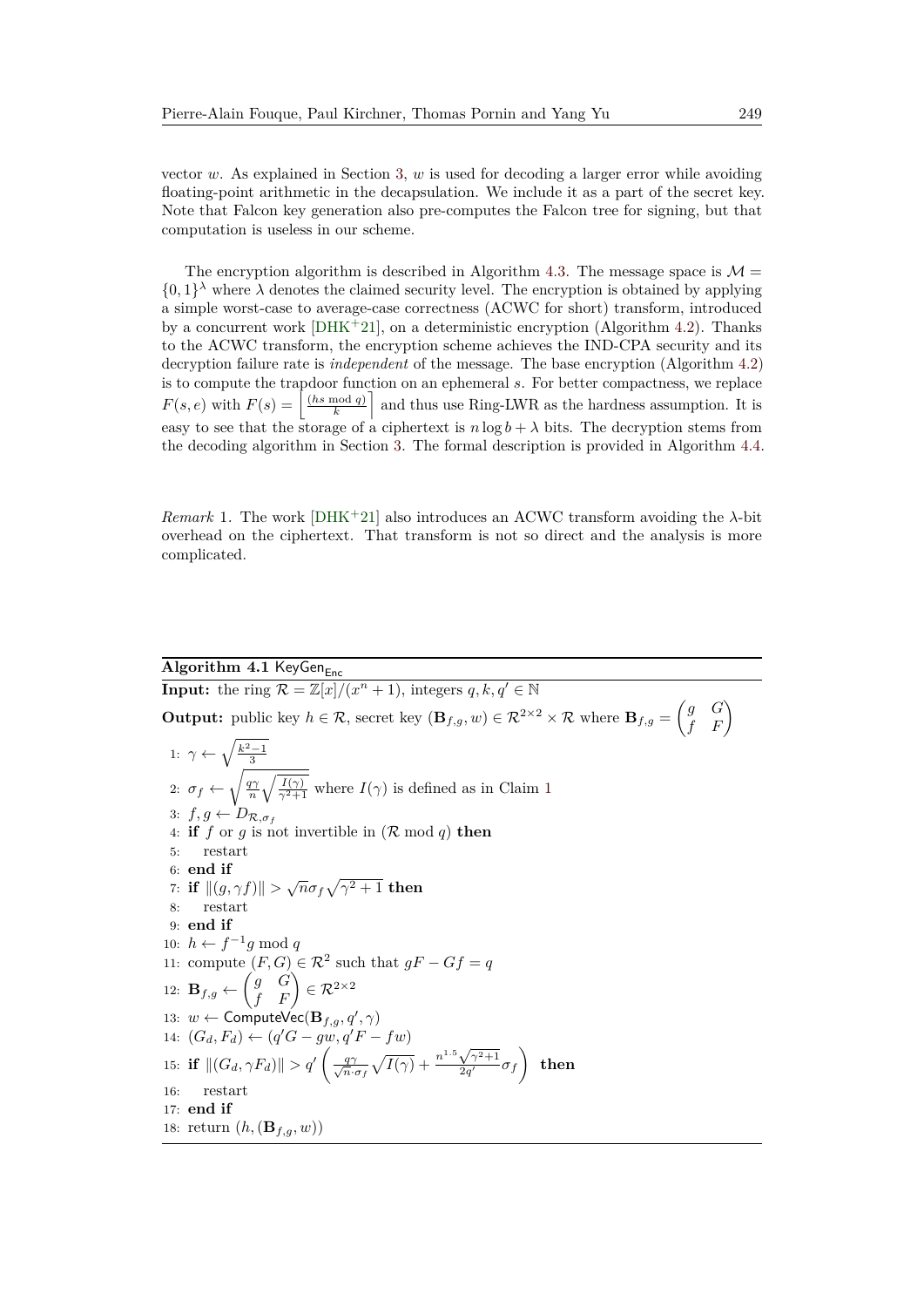<span id="page-10-1"></span>**Algorithm 4.2** Encrypt*base* **Input:** public key  $h \in \mathcal{R}$ , integers  $q, k \in \mathbb{N}$ , message  $s \in \mathcal{M}' = (\mathcal{R} \mod 2)$ **Output:** ciphertext *c* 1:  $c \leftarrow \left| \frac{(hs \mod q)}{k} \right|$  $\left[\frac{mod\ q}{k}\right]$ 2: *e* ← (*hs* mod *q*) – *kc*<sub>1</sub>,  $\gamma$  ←  $\sqrt{\frac{k^2-1}{3}}$ 3: **if**  $\|(\gamma s, e)\| > 1.08\sqrt{\frac{n(k^2-1)}{6}}$  $\frac{x-1}{6}$  then 4: return ⊥ 5: **end if** 6: return *c*

<span id="page-10-0"></span>**Algorithm 4.3** Encrypt **Input:** public key  $h \in \mathcal{R}$ , integers  $q, k \in \mathbb{N}$ , message  $m \in \mathcal{M}$ , seed seed **Output:** ciphertext  $(c_1, c_2)$ 1:  $s \leftarrow$  Sample( $U(\mathcal{R} \mod 2)$ ; seed) 2:  $c_1 \leftarrow$  Encrypt<sub>base</sub> $(h, q, k, s)$ 3: **if**  $c_1 = \perp$  **then** 4: return ⊥ 5: **end if** 6:  $c_2 \leftarrow$  Hash<sub>*m*</sub>(*s*)  $\bigoplus m$  where Hash<sub>*m*</sub> is some hash with range M 7: return  $(c_1, c_2)$ 

# <span id="page-10-2"></span>**Algorithm 4.4** Decrypt

**Input:** ciphertext  $(c_1, c_2)$ , public key  $h \in \mathcal{R}$ , secret key  $(\mathbf{B}_{f,q}, w)$ , integers  $q, k, q' \in \mathbb{N}$ **Output:** message *m* 1:  $c' \leftarrow c_1 k$ 2:  $(e, s) \leftarrow$  Decode  $(\mathbf{B}_{f,g}, w, q, q', 2, c')$ 3:  $\gamma \leftarrow \sqrt{\frac{k^2-1}{3}}$ 4: **if**  $\|(\gamma s, e)\| > 1.08\sqrt{\frac{n(k^2-1)}{6}}$  $\frac{x-1}{6}$  then 5: return ⊥ 6: **end if** 7: **if**  $c_1 = \frac{\ln \mod q}{k}$  $\left[\frac{\mod q}{k}\right]$  then 8: return  $\mathsf{Hash}_m(s) \bigoplus c_2$ 9: **else** 10: return ⊥ 11: **end if**

By some standard techniques [\[FO99,](#page-22-9) [Den03\]](#page-21-10), an IND-CCA secure KEM immediately follows from our IND-CPA encryption. Algorithms [4.5](#page-11-0) and [4.6](#page-11-1) describe the encapsulation and decapsulation algorithms respectively, in which  $S$  (resp.  $K$ ) is the set of seed (resp. shared key). The detailed security arguments are given in Section [5.2.](#page-13-0)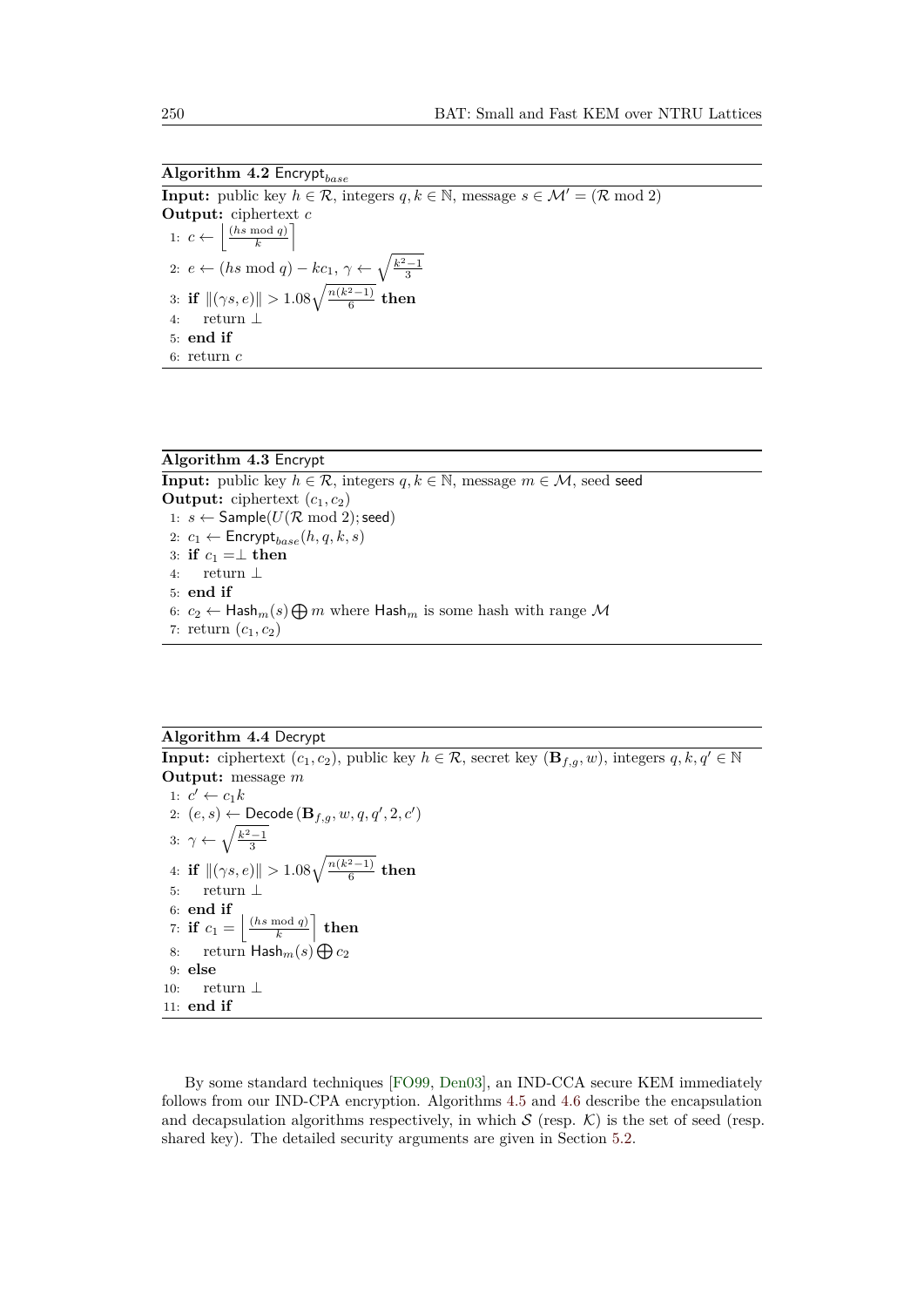<span id="page-11-0"></span>**Algorithm 4.5** Encapsulate **Input:** public key  $h \in \mathcal{R}$ , integers  $q, k \in \mathbb{N}$ **Output:** ciphertext *c*, key *K* 1:  $m \leftarrow$  Sample( $U(\mathcal{M})$ ) 2:  $(c_1, c_2) \leftarrow$  Encrypt $(h, q, k, m,$  Hash<sub>s</sub> $(m))$  where Hash<sub>s</sub> is some hash with range S 3: **if**  $(c_1, c_2) = \perp$  **then** 4: restart 5: **end if** 6:  $K \leftarrow$  Hash<sub>k</sub> $(m)$  where Hash<sub>k</sub> is some hash with range K 7: return  $((c_1, c_2), K)$ 

```
Algorithm 4.6 Decapsulate
```
**Input:** ciphertext  $(c_1, c_2)$ , public key  $h \in \mathcal{R}$ , secret key  $(\mathbf{B}_{f,q}, w, r)$ , integers  $q, k, q' \in \mathbb{N}$ **Output:** key *K* 1:  $m'$  ← Decrypt( $(c_1, c_2)$ *, h,*  $(**B**$ *f<sub>,<i>g*</sub></sub>, *w*)*, q, k, q*<sup>'</sup>) 2: **if**  $m' \neq \perp$  and  $(c_1, c_2) =$  Encrypt $(h, q, k, m',$  Hash<sub>s</sub> $(m'))$  then 3: return  $K \leftarrow \mathsf{Hash}_k(m')$ 4: **else** 5: return ⊥ 6: **end if**

## **4.2 Parameter selection**

We keep the same ring  $\mathcal R$  as Falcon but choose a much smaller modulus q. Indeed, a smaller modulus forbids the applications of a complete NTT, nevertheless similar techniques [\[LS18,](#page-23-10) [LS19\]](#page-23-4) still allow a very fast polynomial multiplication. For security, a smaller *q* implies a smaller standard deviation of the secret key distribution and then less entropy of the secret key. However such loss does not reduce the concrete security level much.

A notable modification exists in key generation. In Falcon,  $(f, g)$  is sampled to make  $\|(g, f)\| \approx \|(G^*, F^*)\|$  where  $(G^*, F^*)$  is the Gram-Schmidt orthogonalization of  $(G, F)$  in **B***f*<sub>*f,g*</sub>. However, in BAT, we choose  $\sigma_f$  satisfying  $\sqrt{n\sigma_f}\sqrt{\gamma^2+1} = \frac{q\gamma}{\sqrt{n}}$ .  $\frac{q\gamma}{n \cdot \sigma_f} \sqrt{I(\gamma)}$ . This gives rise to a nearly optimal decryption failure rate according to Claim [1.](#page-8-0) Particularly, when  $\gamma = 1$ , the  $\sigma_f$  we use also makes  $\|(g, f)\| \approx \| (G^*, F^*) \|$  as the case of Falcon. Yet for this case,  $\sigma$  used by BAT is different from that by Falcon, which is explained in Remark [5.](#page-25-0)

Let us recall that  $c' = ck = hs - k \left(\frac{hs}{k} - \frac{ls}{k}\right) \frac{(hs \mod q)}{k}$  $\left(\frac{\text{mod } q}{k}\right]$  := *hs* + *e* mod *q*. We model *e* drawn from  $U(\mathbb{Z}_k^n)$  and thus<sup>[3](#page-11-2)</sup>  $\sigma_e = \sqrt{\frac{k^2-1}{12}}$ . As  $\sigma_s = \frac{1}{2}$ , it follows that  $\gamma = \sigma_e/\sigma_s = \sqrt{\frac{k^2-1}{3}}$ . Our KEM tolerates a small decryption failure rate for better performance, as many current lattice-based KEMs. The decryption failure rate is equal to the probability of incorrect decoding. According to Claim [1,](#page-8-0) it is heuristically bounded by  $2n \cdot (1 - erf(\tau))$  for some  $\tau$ . We bound the size of the error used to 1*.*08 its average to limit the impact of precomputed messages on the decryption failure rates: the exponent may be reduced by 20% in the worst case. As a contrast and verification, we also numerically computed the decryption failure rate for 100 keys in practice: the standard deviation of the logarithm of the rate over the secret key distribution is around 8, and the computed values are even smaller than their heuristic estimates. Therefore we present the *numerical* values (the average for randomly generated keys) for the decryption failure rate and the tail-bound parameter *τ* for the *heuristic* estimates.

<span id="page-11-2"></span><sup>&</sup>lt;sup>3</sup>The actual distribution is within statistical distance  $1/q$  of  $U(\mathbb{Z}_k^n)$ .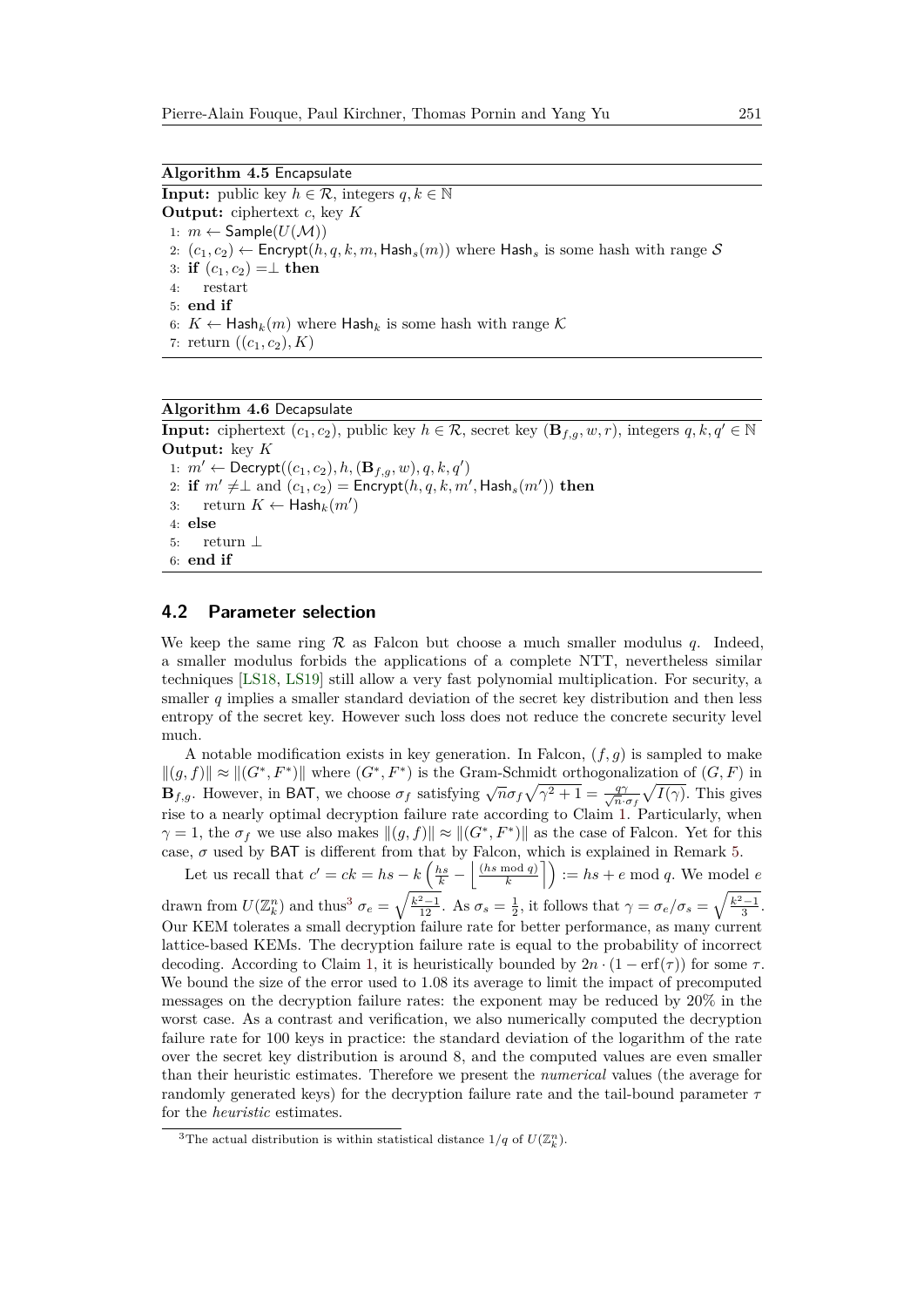<span id="page-12-0"></span>

|                 | $\boldsymbol{n}$ | (b, k, q)     | $\sigma$ <sub>f</sub> |       |       | Decryption Failure |
|-----------------|------------------|---------------|-----------------------|-------|-------|--------------------|
| <b>BAT-512</b>  | 512              | (128, 2, 257) | 0.596                 | 64513 | 9.46  | $2 - 146.7$        |
| <b>BAT-1024</b> | 1024             | (192, 4, 769) | 0.659                 | 64513 | 10.42 | $2 - 166.7$        |

Table [3](#page-12-0) shows the suggested parameters.

**Table 3:** Suggested parameters for BAT.

**The parameter set for lightweight BAT.** We further suggest one more parameter set particularly aiming at a lower security level (around 80 bits of security), which may be of interest for some lightweight use-cases. We call this lightweight variant LW-BAT. In LW-BAT, the degree *n* is only 256; for better compactness the modulus *q* does not support NTT anymore. We choose a relatively high decryption failure rate  $2^{-71.9}$ , but it should be sufficient for lightweight applications, e.g. IoT: for the Round5 IoT parameters [\[BBC](#page-20-3)+20]. the decryption failure rate is  $2^{-41}$  $2^{-41}$  $2^{-41}$  even larger than ours. Table 4 summarizes the concrete parameter set.

**Table 4:** Suggested parameters for LW-BAT.

<span id="page-12-1"></span>

|        |     | (b, k, q)    |       |       |      | Decryption Failure |
|--------|-----|--------------|-------|-------|------|--------------------|
| LW-BAT | 256 | (64, 2, 128) | 0.595 | 64513 | 6.71 | $2 - 71.9$         |

# **5 Security**

We now report on the security of BAT. First, we demonstrate the IND-CCA security of our KEM under some hardness assumptions. Then we estimate the concrete security according to the best known attacks.

# <span id="page-12-2"></span>**5.1 Assumptions**

**The (decision) NTRU assumption.** Let  $\mathcal{R}^{\times}_q$  be the set of invertible elements in  $\mathcal{R}/q\mathcal{R}$ . Let  $\chi$  be some distribution over  $\mathcal{R}_q^{\times}$ . The advantage of adversary A in solving the decision NTRU problem  $\text{NTRU}_{\mathcal{R},q,\chi}$  is

 $\mathsf{Adv}_{\mathcal{R},q,\chi}^{\mathsf{NTRU}}(\mathsf{A}) = \left| \Pr[b=1 \mid f,g \leftrightarrow \chi; b \leftarrow \mathsf{A}(f^{-1}g \bmod q) \right] - \Pr[b=1 \mid u \leftrightarrow U(\mathcal{R}_q^{\times}); b \leftarrow \mathsf{A}(u)] \right|.$ In our case,  $\mathcal{R} = \mathbb{Z}[x]/(x^n + 1)$  and  $\chi$  is the distribution of the secret key f and g.

*Remark* 2*.* There are some researches on the hardness of the decision NTRU assumption over  $\mathcal{R} = \mathbb{Z}[x]/(x^n + 1)$ . Notably, as shown in [\[SS11\]](#page-24-3), when  $\chi$  is a discrete Gaussian of standard deviation  $σ = ω(n\sqrt{q})$ , the ratio of *f* and *g* is *statistically* indistinguishable from uniform which gives a firm theoretical grounding. The decision NTBH assumption with a uniform, which gives a firm theoretical grounding. The decision NTRU assumption with a narrow distribution  $\chi$  is also closely related to Falcon [\[FHK](#page-22-1)+20] and sometimes referred to as the Decisional Small Polynomial Ratio (DSPR) assumption [\[LATV12,](#page-22-10) [BD20\]](#page-20-8).

**The (search) Ring-LWR assumption.** Let  $\chi$  be some distribution over  $\mathcal{R}$ . The advantage of adversary A in solving the search Ring-LWR problem  $RLWR_{\mathcal{R},q,k,\chi}$  is

$$
\mathsf{Adv}_{\mathcal{R},q,k,\chi}^{\text{RLWR}}(\mathsf{A}) = \Pr_{a \leftarrow U(\mathcal{R}_q^{\times}), s \leftarrow \chi} \left[ \mathsf{A}\left(a, \left\lfloor \frac{(as \bmod q)}{k} \right\rfloor\right) = s \right].
$$

In our case,  $\mathcal{R} = \mathbb{Z}[x]/(x^n + 1)$  and  $\chi = U(\mathcal{R} \mod 2)$ .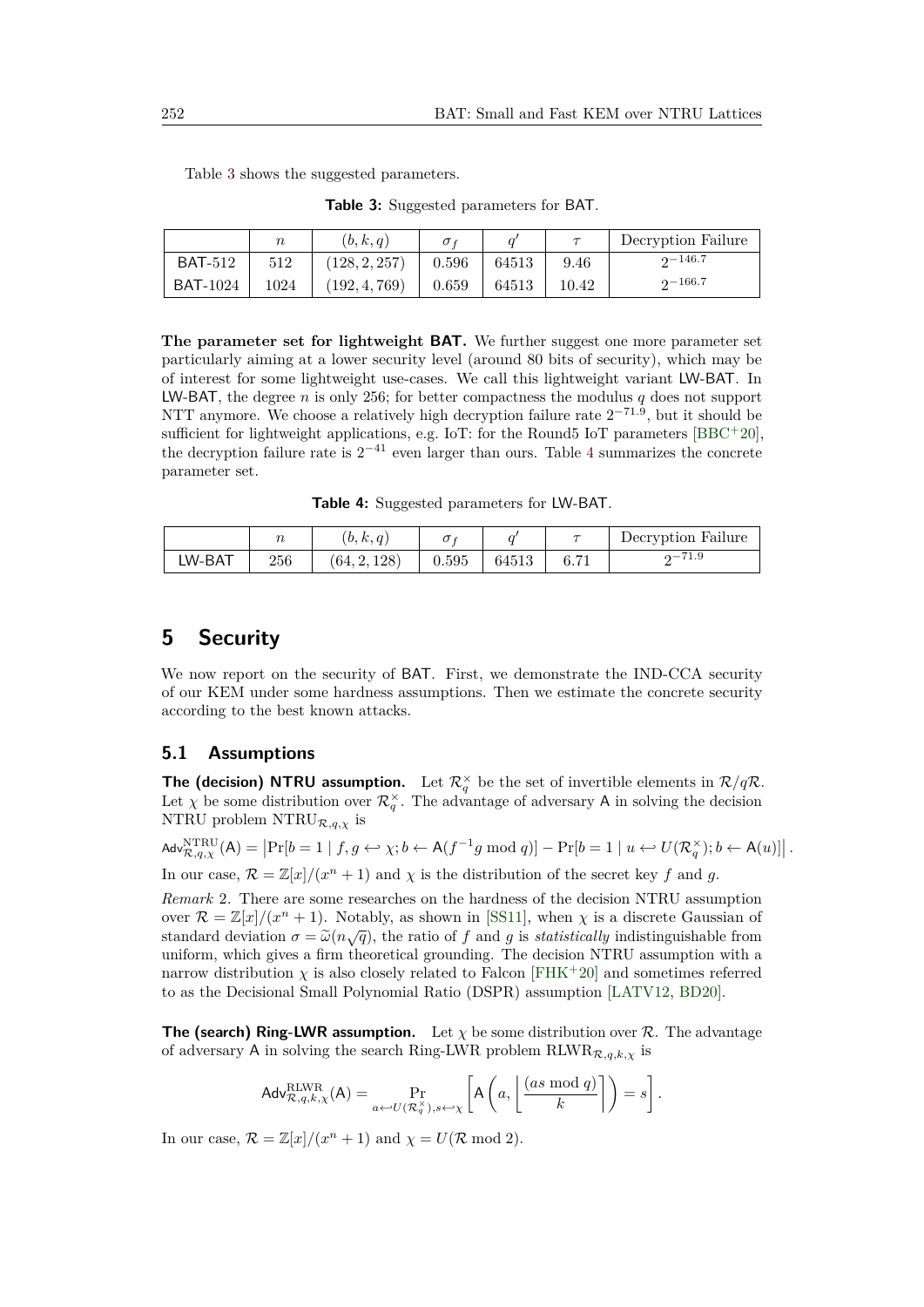*Remark* 3*.* The theoretical foundation of the search Ring-LWR assumption is developed in [\[BPR12,](#page-20-4) [BGM](#page-20-9)<sup>+</sup>16, [CZZ18\]](#page-21-8). There are also some practical schemes, e.g. Lizard [\[CKLS18\]](#page-21-7) and Saber [\[BMD](#page-20-2)<sup>+</sup>20], using the Ring-LWR over  $\mathbb{Z}[x]/(x^n+1)$  or its module variant as their hardness assumption. Indeed, the provable hardness of Ring-LWR with a binary secret *s* remains open. Yet this would not weaken the concrete security as per the state-of-the-art cryptanalysis results, especially when *q* is relatively small (as in our case).

# <span id="page-13-0"></span>**5.2 KEM security**

The security notion we prove for BAT is IND-CCA security (indistinguishability against chosen-ciphertext attacks). To this end, we first note that the underlying encryption (Algorithms [4.3](#page-10-0) and [4.4\)](#page-10-2) is IND-CPA secure (indistinguishability against chosen-plaintext attacks) under the assumptions in Section [5.1.](#page-12-2)

**Theorem 2.** *Let* Π *be the public key encryption scheme defined by Algorithms [4.1,](#page-9-0) [4.3](#page-10-0)* and  $4.4$ . For any adversary A, there exist adversaries  $A_1$  and  $A_2$  of roughly the same *running time as that of* A *such that*

- $\mathsf{Adv}_{\Pi}^{IND-CPA}(A) \leq \mathsf{Adv}, \text{ when } \mathsf{Hash}_m \text{ is a classical random oracle};$
- $Adv_{\Pi}^{IND\text{-}CPA}(\mathsf{A}) \leq 2d_H$ √ Adv*, when* A *is a quantum adversary,* Hash*<sup>m</sup> is a quantumaccessible random oracle and*  $d_H$  *is the query depth.*

*where*  $\mathbf{Adv} = \mathbf{Adv}_{\mathcal{R},q,\chi_1}^{NTRU}(\mathbf{A}_1) + \mathbf{Adv}_{\mathcal{R},q,k,\chi_2}^{RLWR}(\mathbf{A}_2)$ ,  $\chi_1$  is the distribution of the secret key  $(f,g)$  $and \chi_2 = U(\mathcal{R} \mod 2).$ 

*Proof.* Let Π*base* be the public key encryption scheme defined by Algorithms [4.1](#page-9-0) and [4.2.](#page-10-1) We first show the OW-CPA security of Π*base*. Let Pr[*W<sup>i</sup>* ] be the probability of the adversary winning Game *i*. Game 0 is the classical OW-CPA game, thus  $Pr[W_0] = \text{Adv}_{\Pi_{base}}^{\text{OW-CPA}}(A)$ . Game 1 and Game 0 only differ in the key generation: Game 1 samples the public key *h* from  $U(\mathcal{R}_{q}^{\times})$  instead. We exploit the different distributions of *h* in Game 0 and Game 1 to construct  $A_1$  for the decision NTRU problem. Upon input  $h \in \mathcal{R}_q^{\times}$ ,  $A_1$  plays the challenger in Game 0 except for setting  $pk = h$  directly, and claims that *h* is an NTRU public key if A wins. Therefore  $\text{Adv}_{\mathcal{R},q,\chi_1}^{\text{NTRU}}(\mathsf{A}_1) = |\Pr[W_0] - \Pr[W_1]|$ . We then define  $\mathsf{A}_2$ for the search Ring-LWR problem. Upon input  $(h, c)$ ,  $A_2$  plays the challenger in Game 1 except for setting  $pk = h$  and  $ct = c$ . It is easy to see that  $\mathsf{Adv}_{\mathcal{R},q,k,\chi_2}^{\text{RLWR}}(\mathsf{A}_2) = \Pr[W_1]$ . It immediately follows that  $\mathsf{Adv}^{\mathrm{OW-CPA}}_{\Pi_{base}}(\mathsf{A}) \leq \mathsf{Adv}.$ 

The scheme Π is derived from Π*base* by utilizing a simple ACWC transform [\[DHK](#page-21-6)<sup>+</sup>21]. Note that in the NTRU setting, preimage resistance (called PRE-CPA security) is essentially equivalent to OW-CPA security. Combining [\[DHK](#page-21-6)<sup>+</sup>21, Lemma 2.2] and [\[DHK](#page-21-6)<sup>+</sup>21, Theorem 3.3 (resp.  $[DHK^+21, Theorem 3.4]$  $[DHK^+21, Theorem 3.4]$ ), the claim in the ROM (resp. QROM) follows.  $\Box$ 

The BAT KEM is obtained via applying a Fujisaki-Okamoto transform [\[Den03\]](#page-21-10) to the IND-CPA secure encryption. Theorem [3](#page-13-1) gives the concrete security statement of the IND-CCA security of BAT. Theorem [3](#page-13-1) is adapted from [\[DHK](#page-21-6)<sup>+</sup>21, Theorems 2.4 and 2.5] that was first developed in [\[HHK17\]](#page-22-11) and [\[DFMS21\]](#page-21-11).

<span id="page-13-1"></span>**Theorem 3.** *Let* Π *be the public key encryption scheme defined by Algorithms [4.1,](#page-9-0) [4.3](#page-10-0) and [4.4.](#page-10-2) Let* Π*CCA be the IND-CCA secure KEM defined by Algorithms [4.5](#page-11-0) and [4.6.](#page-11-1) Let* M *be the message space,*  $\delta$  *be the decryption error rate and*  $\gamma$  *be the weakly spread parameter of* Π*.* [4](#page-13-2) *For any adversary* A *making at most q<sup>D</sup> decapsulation, q<sup>H</sup> hash (i.e.* Hash*<sup>k</sup> and* Hash<sub>s</sub>) queries, against the IND-CCA security of  $\Pi_{CCA}$ , there exists an adversary A' *against the IND-CPA security of* Π *such that*

<span id="page-13-2"></span><sup>&</sup>lt;sup>4</sup>The definitions of  $\delta$  and  $\gamma$  are specified in [\[HHK17\]](#page-22-11) and [\[DFMS21\]](#page-21-11).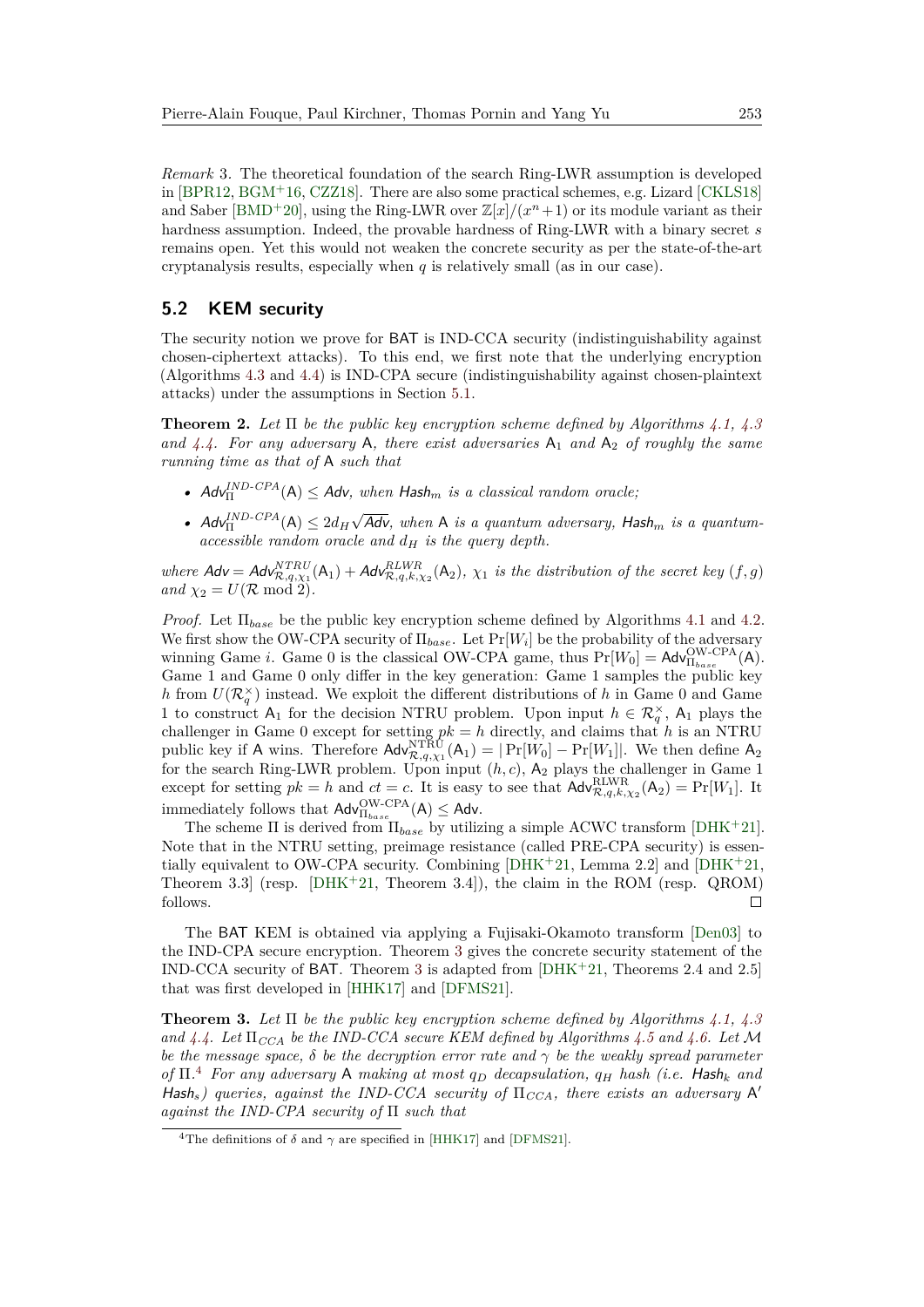- $\bullet$   $Ad\mathbf{v}_{\Pi_{CCA}}^{IND\text{-}CCA}(\mathsf{A}) \leq 2\left(Ad\mathbf{v}_{\Pi}^{IND\text{-}CPA}(\mathsf{A}') + q_H/|\mathcal{M}|\right) + q_D \cdot 2^{-\gamma} + q_H\delta, \text{ Time}(\mathsf{A}') \approx$ *Time*(A)*, when* Hash*<sup>k</sup> and* Hash*<sup>s</sup> are classical random oracles;*
- $\mathcal{A}d\mathsf{v}_{\Pi_{\mathit{CCA}}}^{\mathit{IND}\text{-}\mathit{CCA}}(A) \leq 2q_{T}\sqrt{\mathcal{A}d\mathsf{v}_{\Pi}^{\mathit{IND}\text{-}\mathit{CPA}}(A')} + 24q_{T}^{2}$  $\sqrt{\delta} + 24\sqrt{q_T^3 q_D} \cdot 2^{-\gamma/4}$  *with*  $q_T =$  $2(q_D+q_H)$ ,  $Time(A') \approx Time(A) + O(q_H \cdot q_D \cdot Time(Encrypt) + q_T^2)$ , when A is a *quantum adversary,* Hash*<sup>k</sup> and* Hash*<sup>s</sup> are quantum-accessible random oracles.*

# **5.3 Concrete security**

We estimate the concrete security using the usual cryptanalytic methodology of assessing the cost of the best attacks against key recovery and message recovery. For BAT, the cost of key recovery relies on the hardness of NTRU, while the cost of message recovery relies on the hardness of Ring-LWR. Thus we respectively analyze the costs of key recovery and message recovery based on the *primal attack* [\[ADPS16\]](#page-20-10) that is a fundamental cryptanalysis method in lattice-based cryptography  $[ACD+18]$  $[ACD+18]$ . For BAT, the primal attack indeed leads to better security estimates than other attacks.

### **5.3.1 Cost of lattice reduction**

We begin with a brief introduction to lattice reduction that is heavily used by the primal attack. Currently, the most practical lattice reduction algorithms are BKZ [\[SE94\]](#page-23-11) and BKZ 2.0 [\[CN11\]](#page-21-12). Let BKZ-*β* denote the BKZ/BKZ 2.0 with blocksize *β*. The cost of running BKZ- $\beta$  on a *d*-dimensional lattice is estimated by  $C_{BKZ-\beta} = t \cdot d \cdot C_{SVP-\beta}$  where *t* is the tour number BKZ- $\beta$  takes and  $C_{SVP-A}$  is the cost of solving SVP on a  $\beta$ -dimensional lattice. We follow a typical setting:

> $t = 1$ *,*  $C_{SVP-\beta} =$  $\int 2^{0.292\beta}$  Classical SVP solver [\[BDGL16\]](#page-20-11) 2 <sup>0</sup>*.*257*<sup>β</sup>* Quantum SVP solver [\[CL21\]](#page-20-12)

*Remark* 4*.* The BKZ cost model we use is not extremely conservative: some lattice-based schemes use the Core-SVP model in which  $C_{BKZ-\beta} = 2^{0.292\beta}$  (resp.  $2^{0.257\beta}$ ) for classical (resp. quantum) setting. Nevertheless the used SVP cost models are quite conservative and provide a safe margin: they ignore the lower order term  $o(\beta)$  in the exponent, which is substantial for concrete security. For a fair comparison, we shall also show the required blocksize *β* along with the estimated cost.

#### **5.3.2 Primal attack**

The primal attack consists of constructing a uSVP (unique-SVP) instance and solving it by lattice reduction. We refer to [\[ADPS16,](#page-20-10) [AGVW17,](#page-19-1) [ACD](#page-19-0)<sup>+</sup>18] for details.

For key recovery, the uSVP instance is  $\begin{pmatrix} q\mathbf{I}_n & M_n(h) \\ \mathbf{I} & \mathbf{I} \end{pmatrix}$ **I***n*  $\Big) \in \mathbb{Z}^{2n \times 2n}$  where  $M_n(h)$  is the matrix form of the public key *h*. The secret key pair  $\begin{pmatrix} g \\ h \end{pmatrix}$ *f*  $\bigg\}$  is a short vector of the uSVP instance. To optimize the primal attack, one can reduce the instance dimension by "forgetting" some equations and take homogeneousness into account.

For message recovery, it suffices to recover *s* from  $c_1 = \left| \frac{(hs \mod q)}{k} \right|$  $\left[\frac{\text{mod } q}{k}\right]$ . Let  $c = k \cdot c_1$ , then  $c = hs - k \left(\frac{hs}{k} - \frac{ls \mod q}{k}\right)$  $\left(\frac{\text{mod } q}{k}\right)$  := *hs* + *e* mod *q*. We construct the uSVP instance as  $\sqrt{ }$  $\mathcal{L}$  $q**I**<sub>n</sub>$  −*M*<sub>*n*</sub>(*h*) **coef**(*c*) **I***n* 1  $\setminus$  $\in \mathbb{Z}^{(2n+1)\times (2n+1)}$  that contains  $\sqrt{ }$  $\overline{1}$ *e s* 1  $\setminus$ as a short vector. Unlike

the case of key recovery, the unknowns *s* and *e* have different distributions. Therefore, the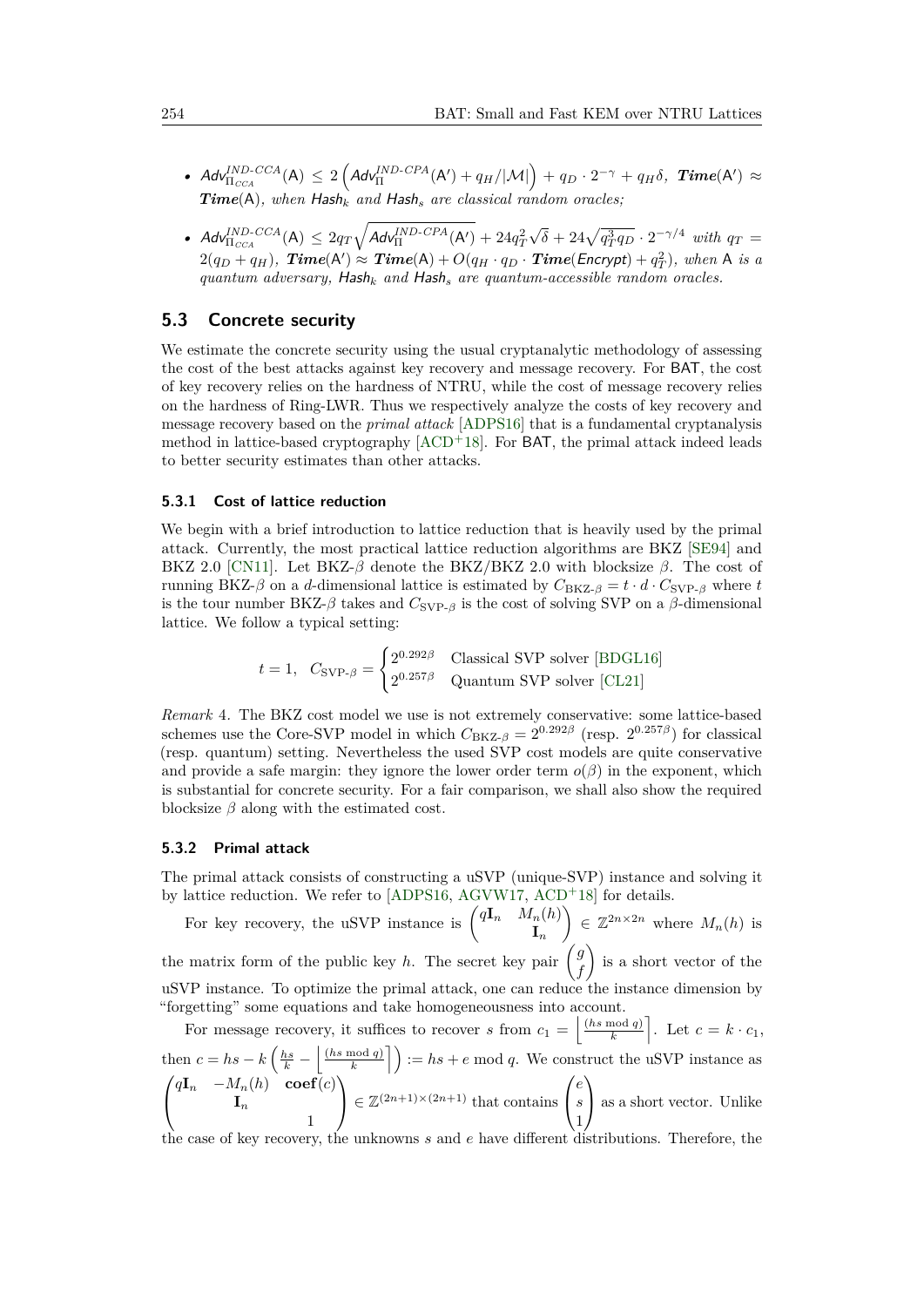primal attack can be improved by re-scaling technique. Also, the strategy of "forgetting" some equations still works here.

The primal attack with all above optimizations is systematically discussed in [\[DSDGR20\]](#page-21-13). We estimate the cost of primal attack with the open-source script<sup>[5](#page-15-0)</sup> of [\[DSDGR20\]](#page-21-13). Numbers are shown in Table [5.](#page-15-1)

<span id="page-15-1"></span>

|                       |                      | LW-BAT                   | <b>BAT-512</b> | <b>BAT-1024</b> |
|-----------------------|----------------------|--------------------------|----------------|-----------------|
| Target security level |                      | lightweight <sup>a</sup> | NIST-I         | NIST-V          |
|                       | <b>BKZ</b> blocksize | 236                      | 475            | 933             |
| Key recovery          | Classical security   | 77.8                     | 148.5          | 283.2           |
|                       | Quantum security     | 69.5                     | 131.9          | 250.6           |
|                       | <b>BKZ</b> blocksize | 219                      | 447            | 949             |
| Message recovery      | Classical security   | 72.8                     | 140.3          | 287.8           |
|                       | Quantum security     | 65.2                     | 124.7          | 254.6           |

**Table 5:** Concrete security estimate for BAT.

<sup>a</sup> Around 80 bits of classical security. Due to the conservative SVP hardness and the heavy memory cost of sieving, LW-BAT arguably reaches this level.

#### **5.3.3 Other attacks**

We list some other known attacks, while they do not outperform the primal attack for the proposed parameter sets.

**Hybrid attack.** This attack is a combination of lattice reduction and meet-in-themiddle techniques. It was proposed as an improved attack against early NTRU [\[HG07\]](#page-22-12) and further studied in [\[BGPW16,](#page-20-13) [Ngu21,](#page-23-12) [SC19\]](#page-24-4). The hybrid attack is effective for the NTRU or LWE problem with particularly sparse secret or error vectors. The secret and error in BAT have enough entropy to resist this attack.

**Dual attack.** This attack is proposed to solve decision LWE problem and thus does not apply to BAT that is actually an NTRU-type scheme [\[ACD](#page-19-0)<sup>+</sup>18].

**Learning attacks.** This kind of attacks [\[NR06,](#page-23-6) [DN12\]](#page-21-2) were proposed to break insecure NTRU signatures  $[HHP<sup>+</sup>03]$  $[HHP<sup>+</sup>03]$  in which signature transcripts leak secret information of the NTRU trapdoor. While BAT uses NTRU trapdoor as the secret key, the ciphertext is indistinguishable from uniform under the Ring-LWR assumption. Therefore, BAT resists to learning attacks.

**Overstretched NTRU attacks.** These attacks [\[ABD16,](#page-19-2) [KF17\]](#page-22-13) only work when the modulo  $q$  is significantly larger than the NTRU secret coefficients. This is not the case of **BAT** 

**Algebraic attacks.** There is a rich algebraic structure in BAT. While there are some results exploiting this algebraic structure [\[KEF20\]](#page-22-14) to speed up lattice reduction, the gains with respect to their general lattice equivalent are no more than polynomial factors.

# **6 Implementation Details**

We implemented BAT with integer-only computations. We provide here some details on the used techniques. Our implementation is available at: <https://github.com/pornin/BAT/>

<span id="page-15-0"></span><sup>5</sup><https://github.com/lducas/leaky-LWE-Estimator>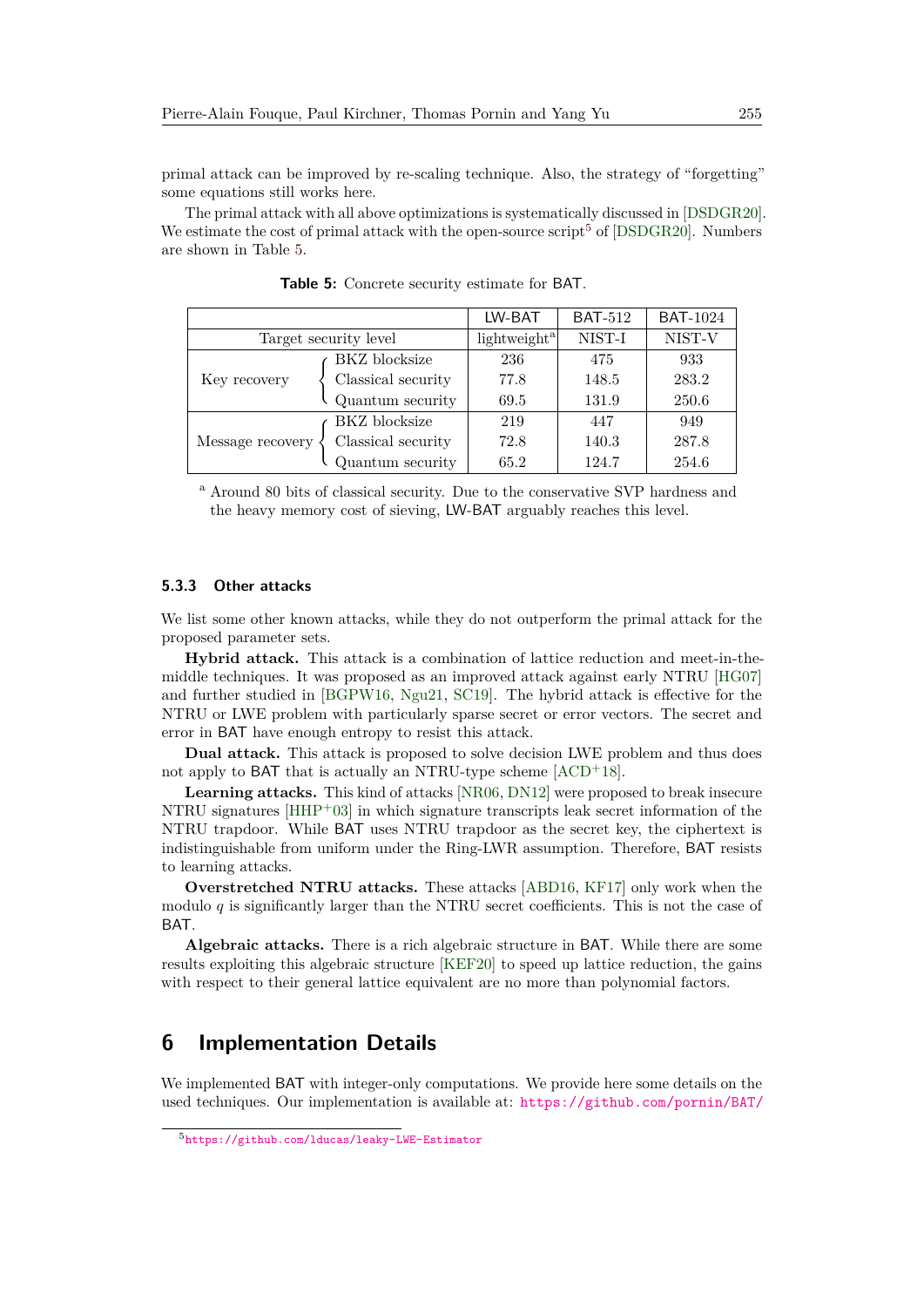#### <span id="page-16-0"></span>**6.1 Key pair generation**

Key pair generation starts with producing the short polynomials *f* and *g*, then solving the NTRU equation to obtain *F* and *G*. This specific step uses the algorithm described in [\[PP19\]](#page-23-8). Compared with the reference implementation of Falcon, the following differences are noteworthy:

- BAT polynomials have a lower norm than their Falcon equivalent. The polynomial resultants obtained at the deepest level of the recursive algorithm are then shorter, which improves performance.
- All uses of floating-point operations (for Babai's nearest-plane algorithm) have been replaced with fixed-point values (over 64 bits, with 32 fractional bits), which removes all dependencies on the floating-point unit. Since fixed-point values have a limited range, this implies that the reduction may fail, leading to a key pair generation restart. Failed cases can be efficiently filtered out early in the process by checking the current partial solution to the NTRU equation modulo a small prime integer; hence, the overhead implied by these restarts is low. At degree  $n = 512$ , about 30% of candidate (*f, g*) pairs lead to a restart.
- Some memory reorganization allowed for additional RAM savings, down to 12288 and 24576 bytes for  $n = 512$  and 1024, respectively (compared to 14336 and 28672) bytes for Falcon).

Once the complete NTRU basis (*f, g, F, G*) has been obtained, ComputeVec is used to obtain *w*. The polynomials  $\gamma^2 F \overline{f} + G \overline{g}$  and  $\gamma^2 f \overline{f} + g \overline{g}$  are first computed modulo a small prime where NTT can be applied for efficient computations (a 31-bit prime is used; since the basis coefficients are all small, it is easily seen that coefficients do not exceed  $2^{19}$  in absolute value). The *v* polynomial is then obtained by performing the division in the FFT domain, using the same fixed-point code as the one used for solving the NTRU equation. The division itself is performed with a constant-time bit-by-bit routine.

Since fixed-point values are approximations of the real coefficients of *v*, the rounding step may occasionally be wrong by 1. Extensive tests show that it is a relatively uncommon occurrence (it happens in about  $0.5\%$  of keys at  $n = 512$ ) and always when *v* is close to  $z + 1/2$  for some integer *z*; over 30000 random key pairs, the largest observed deviation of  $v - 1/2$  from the closest integer, for coefficients where our implementation rounds to *w* incorrectly, is lower than  $2 \times 10^{-4}$ . This means that in all observed cases,  $|w_i - v_i|$  $1/2 + 2 \times 10^{-4}$ . Since the decoding process works as long as  $|w_i - v_i| < 1$ , the impact on the decryption failure rate is negligible.

#### **6.2 Field operations**

Efficient and secure (constant-time) operations in the small base fields (modulo *q* and *q* 0 ) are implemented with Montgomery multiplication. Namely, a value *x* modulo *q* is represented by an integer *y* in the 1 to *q* range (inclusive), such that  $y = 2^{32}x \mod q$ . Montgomery reduction can be implemented in two 16-bit multiplications, two shifts and one addition; they can moreover be mutualized because analysis shows that reduction works properly for values up to close to  $2^{32}$ . For details on this technique, see [\[Por20\]](#page-23-13).

On recent x86 platforms, SIMD opcodes can be used to further optimize operations. AVX2 registers can store 16 values modulo  $q$  (or  $q'$ ) and perform 16 Montgomery reductions in parallel. The \_mm256\_mullo\_epi16() and \_mm256\_mulhi\_epu16() intrinsics compute, respectively, the low and high halves of a 16-bit product, with a very low reciprocal throughput (0.5 cycles). Computing 16 modular multiplications in parallel requires in total only 6 invocations of such intrinsics.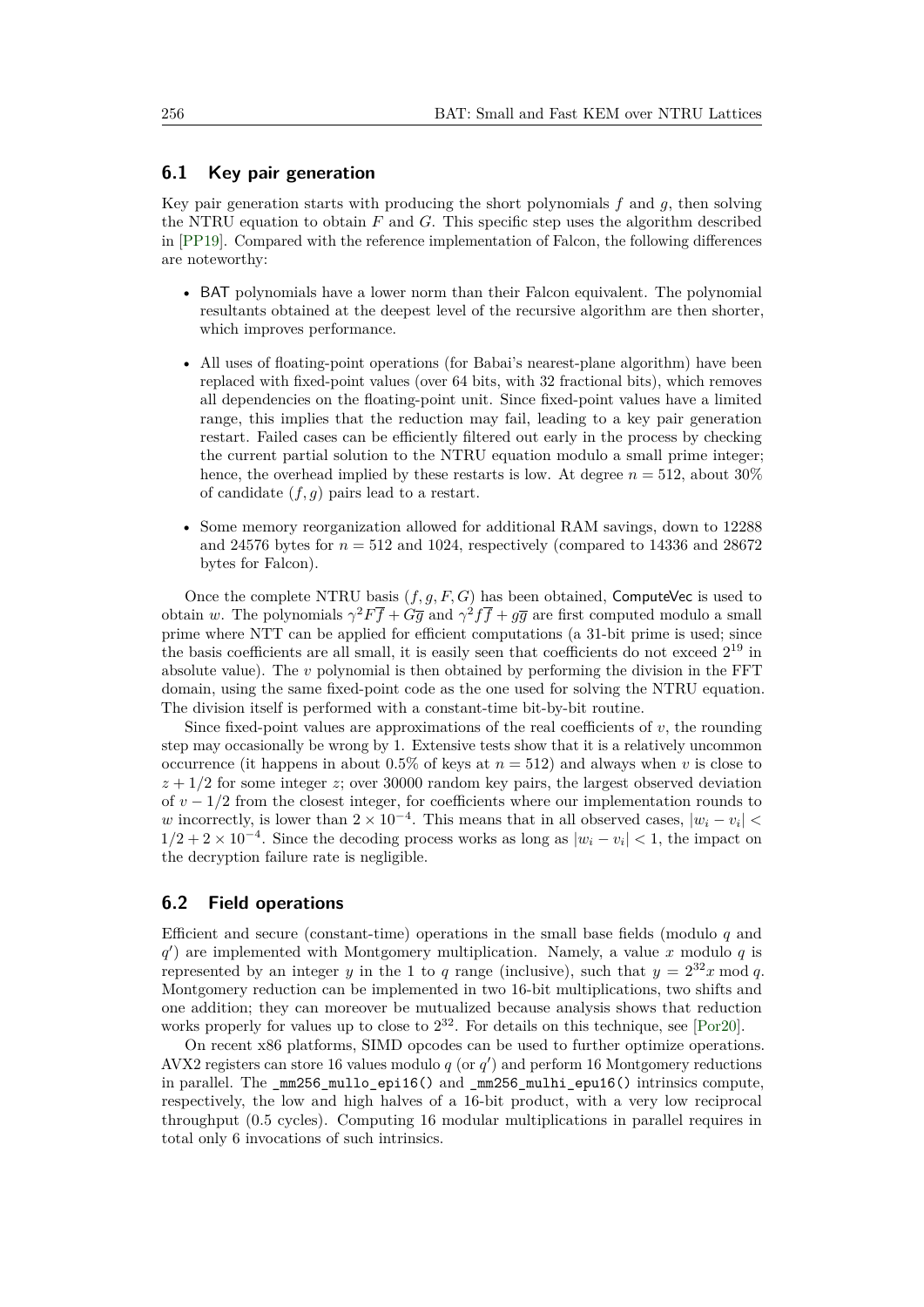### **6.3 NTT multiplication**

Since  $q-1$  and  $q'-1$  are multiples of 256 for BAT, the NTT can be applied to speed up computations over polynomials modulo  $X<sup>n</sup> + 1$ , when working with integers modulo either *q* or *q*<sup>'</sup>. For *n* a power of two up to  $2^7 = 128$ , the NTT representation of a polynomial *f* is the set of  $f(\zeta^{2i+1})$  for  $0 \leq i \leq n-1$ , where  $\zeta$  is a primitive 2*n*-th root of 1 modulo *q* (or  $q'$ ). In NTT representation, addition and multiplication of polynomials can be done coefficient-wise, hence with cost  $O(n)$  operations modulo q. Moreover, conversion to and from NTT representation can be done in  $O(n \log n)$  steps.

For larger degrees, we cannot use full NTT representation, but we can still optimize operations by splitting polynomials as follows. Consider  $n = 512$ ; the polynomial  $f$  modulo  $X^{512} + 1$  can be split into four sub-polynomials as follows:

$$
f = f_0(X^4) + X f_1(X^4) + X^2 f_2(X^4) + X^3 f_3(X^4)
$$

the polynomials  $f_i$  being of degree up to 127, and operating modulo  $X^{128} + 1$ . Then, operations on such polynomials can be expressed as a relatively small number of operations on the sub-polynomials, which themselves can be implemented in the NTT domain, since the sub-polynomials are of degree less than 128.

In our implementation, the NTT representations of the sub-polynomials are interleaved, so as to maximize parallelization efficiency.

# **6.4 Polynomial splitting and Karatsuba multiplication**

For LW-BAT, we use  $q = 128$ , which prevents us from using the NTT straightforwardly<sup>[6](#page-17-0)</sup>. Instead, for polynomial multiplications, we use Karatsuba with an even/odd split, by writing a polynomial *f* as:  $f = f_0(X^2) + Xf_1(X^2)$  with  $f_0$  and  $f_1$  being half-size polynomials (they operate modulo  $X^{n/2} + 1$ ). We can then express the product of f and g as:

$$
fg = (f_0g_0)(X^2) + X^2(f_1g_1)(X^2) + X((f_0 + f_1)(g_0 + g_1) - f_0g_0 - f_1g_1)(X^2)
$$

i.e. we turn the multiplication of two polynomials modulo  $X<sup>n</sup> + 1$  into three multiplications of polynomials modulo  $X^{n/2} + 1$ . We use this reduction recursively, until polynomials have degree less than 4.

The same split is used to compute polynomial divisions modulo  $X<sup>n</sup> + 1$ : this is used to compute the public key  $h = g/f \mod q$ , and also to rebuild *G* from *f*, *g* and *F* when the short format for private key storage was used. The even-odd split allows us to write:

$$
\frac{1}{f} = \frac{f_0(X^2) - X f_1(X^2)}{(f_0(X^2) + X f_1(X^2))(f_0(X^2) - X f_1(X^2))} = \frac{f_0(X^2) - X f_1(X^2)}{(f_0^2 + X f_1^2)(X^2)}
$$

which reduces inversion modulo  $X^n + 1$  to a multiplication (modulo  $X^n + 1$ ) and an inversion modulo  $X^{n/2} + 1$ . Applied recursively, this method leads us to the simple problem of inverting an integer modulo  $q = 128$ , which can be done in a few inexpensive multiplications.

#### **6.5 Decoding**

Decoding involves computing polynomials with integer coefficients modulo *q*, *q* <sup>0</sup> and *Q*. The final step requires solving for  $e'$  and  $s'$ ; we only need  $s'$  in practice, since we can use encapsulation to verify the result. Moreover, there are only two possible values for each coefficient of  $s'$  (for  $1/2$  and  $-1/2$ ) and we merely need to disambiguate between these two

<span id="page-17-0"></span><sup>&</sup>lt;sup>6</sup> A very recent work [\[CHK](#page-21-14)<sup>+</sup>21] shows that by introducing an extra prime *p* such that  $p > nq^2/2$  and  $p = 1$  mod 2*n*, one can implement the multiplication over  $\mathcal{R}_q$  with NTT over  $\mathcal{R}_p$ .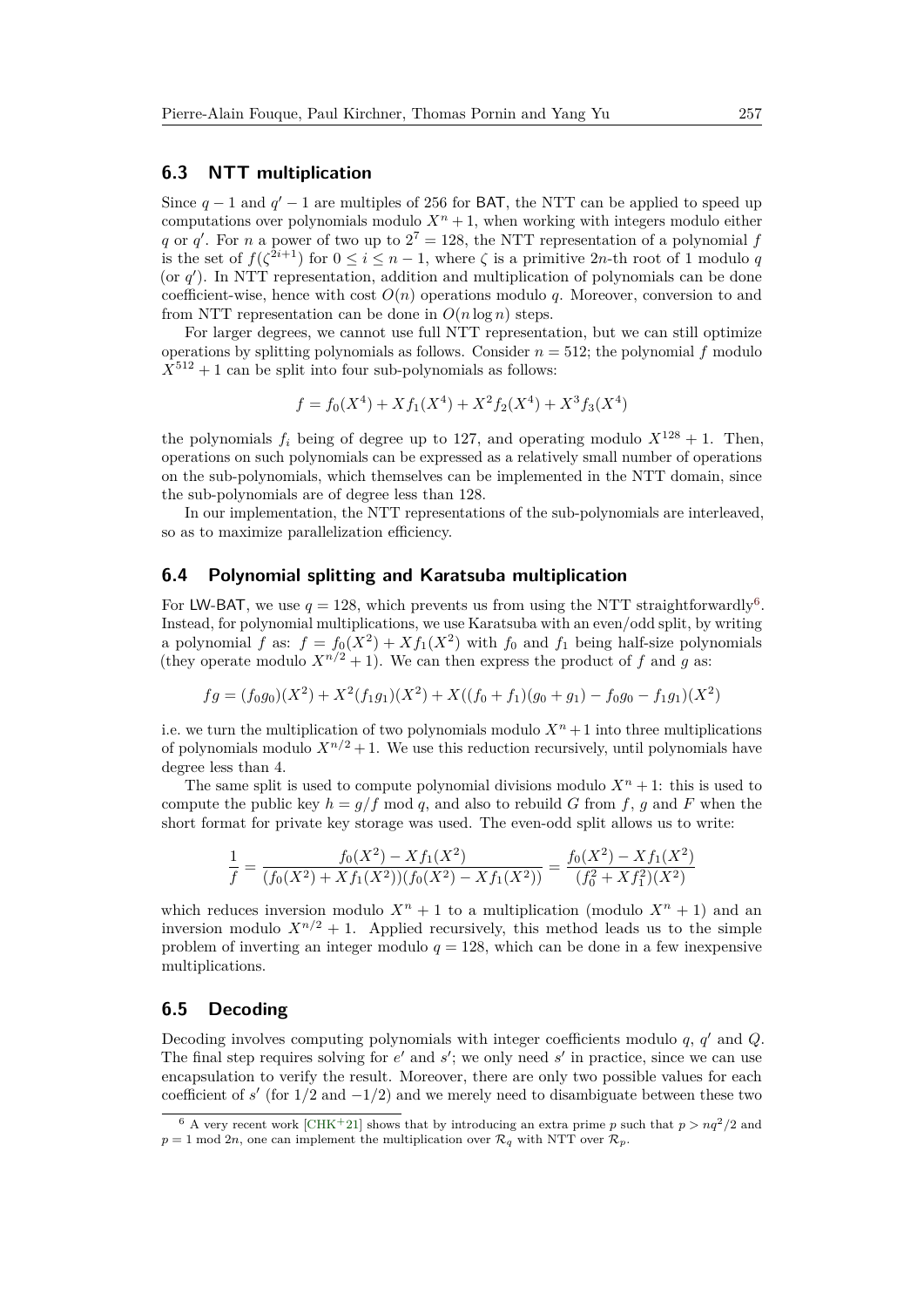values. To keep to integer values, we do not recover  $s'$  but  $qq'Qs'$ ; moreover, we perform computations modulo an additional small prime distinct from  $q$  and  $q'$ . In practice, when  $q = 257$ , we perform the last step by working modulo 769; when  $q = 128$  or 769, we use computations modulo 257.

### **6.6 Encoding and storage**

We defined compact encoding formats for public keys, private keys, and ciphertexts. Each format starts with a single header byte which identifies the object type and parameter set.

**Public keys** are polynomials with coefficients modulo *q*. When  $q = 257$ , we encode coefficients by groups of eight, each group using 65 bits: each coefficient is split into a low half (4 bits) and a high half (value 0 to 16, inclusive); eight "high halves" are encoded over 33 bits in base 17. For  $q = 769$ , a similar mechanism is used, with 5 coefficients being encoded over 48 bits. All encoding and decoding operations can be implemented with only simple 32-bit multiplications, and can be done efficiently in a constant-time manner (this last property does not nominally matter for public keys, which are public).

**Ciphertexts** are mainly polynomials with small, signed integer coefficients. When  $q = 257$ , coefficients of  $c_1$  are in the −64 to +64 range; eight coefficients are encoded over 57 bits, in a way similar to public key encoding. For  $q = 769$ , coefficients of c are in the  $-96$  to  $+96$  range, and five coefficients are encoded over 38 bits in base 193. The value  $c_2$ , which is a fixed-size binary value, is simply appended to the encoding of *c*1.

**Private keys** have a "short" and a "long" formats. The long format includes the 32-byte seed that was used to generate  $f$ ,  $g$ , and the 32-byte value  $r$  (which is used when decapsulation fails). This seed is followed by a copy of *r*, then the polynomials *f*, *g*, *F*, *G* and *w* themselves, and the public key *h*. Coefficients of *f* and *g* are encoded over 4 bits each, in two's complement notation; for *F* and *G*, 6 bits are used per coefficient, and 17 bits for *w*. The public key *h* uses the same encoding as in the public key. The short format only stores the 32-byte seed, and the polynomial *F*: the value *r* and the polynomials *f* and *g* are regenerated with the same pseudorandom (deterministic) process that was used during key pair generation; *G* is recomputed using the NTRU equation (modulo *q*); and *w* and *h* are recomputed. While the short format is substantially shorter, decoding a private key stored in the short format has a nonnegligible overhead, but is still much cheaper than key pair generation, since the most expensive part (solving the NTRU equation from *f* and *g* alone) is avoided.

The numbers for required storages are listed in Table [6.](#page-18-0)

<span id="page-18-0"></span>

| Variant         | Public Key | Ciphertext | Private key    | Private Key   |
|-----------------|------------|------------|----------------|---------------|
|                 |            | (with FO)  | (short format) | (long format) |
| LW-BAT          | 225        | 203        | 225            | 1473          |
| <b>BAT-512</b>  | 521        | 473        | 417            | 2953          |
| <b>BAT-1024</b> | 1230       | 1006       | 801            | 6030          |

**Table 6:** Storage requirements of BAT (in bytes, including the header byte).

# **6.7 Speed benchmarks**

We provide two implementations  $-$  (1) plain portable C version and (2) AVX2 version. We measured the speed on an Intel i5-8259U CPU clocked at 2.3 GHz; TurboBoost is disabled. Compiler is Clang-10.0, with optimization flags "-03". The AVX2 implementation uses intrinsic functions, and an additional optimization flag "-march=native". For key pair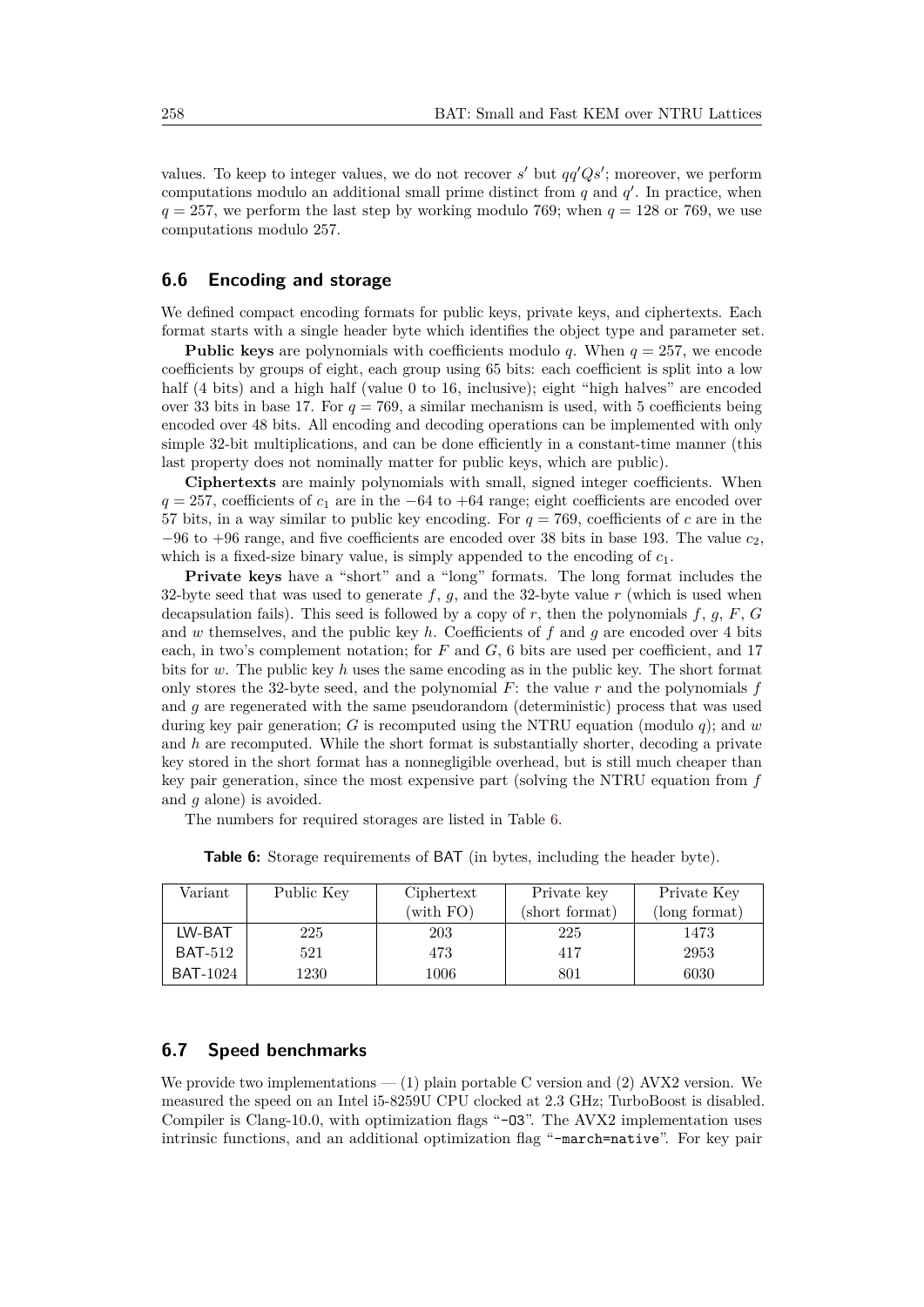generation, the reported value is an average over several hundreds of key pairs<sup>[7](#page-19-3)</sup>. For encapsulation, the reported value includes decoding of the public key, core encapsulation process with the FO transform, and ciphertext encoding to bytes; cost of generation of a random seed (of 10, 16 or 32 bytes, for the three BAT variants) from the operating system RNG is not included. For decapsulation, the value includes decoding of the ciphertext from bytes, and core decapsulation process with the FO transform. All hashing operations in the FO transform and for the PRNG used in key pair generation rely on the BLAKE2 function as specified in RFC 7693 (BLAKE2s for LW-BAT and BAT-512, BLAKE2b for BAT-1024) [\[SA15\]](#page-23-14).

The timing data for two implementations are illustrated in Tables [7](#page-19-4) and [8](#page-19-5) respectively.

<span id="page-19-4"></span>**Table 7:** Performance of the plain C implementation of BAT (in clock cycles).

| Variant         | Key Generation              | Encapsulation | Decapsulation |
|-----------------|-----------------------------|---------------|---------------|
| LW-BAT          | $\approx 23.3 \times 10^6$  | 81913         | 392062        |
| <b>BAT-512</b>  | $\approx 35.3 \times 10^6$  | 45473         | 290341        |
| <b>BAT-1024</b> | $\approx 160.2 \times 10^6$ | 84666         | 552708        |

<span id="page-19-5"></span>**Table 8:** Performance of the AVX2 implementation of BAT (in clock cycles).

| Variant         | Key Generation              | Encapsulation | Decapsulation |
|-----------------|-----------------------------|---------------|---------------|
| LW-BAT          | $\approx 19.0 \times 10^6$  | 58263         | 240754        |
| <b>BAT-512</b>  | $\approx 29.4 \times 10^6$  | 11135         | 59745         |
| <b>BAT-1024</b> | $\approx 145.6 \times 10^6$ | 25620         | 131162        |

**Acknowledgements.** This work is supported by the National Natural Science Foundation of China (No. 62102216), the National Key Research and Development Program of China (Grant No. 2018YFA0704701), the Major Program of Guangdong Basic and Applied Research (Grant No. 2019B030302008) and Major Scientific and Techological Innovation Project of Shandong Province, China (Grant No. 2019JZZY010133).

# **References**

- <span id="page-19-2"></span>[ABD16] Martin Albrecht, Shi Bai, and Léo Ducas. A subfield lattice attack on overstretched NTRU assumptions. In *CRYPTO 2016*, pages 153–178, 2016.
- <span id="page-19-0"></span>[ACD<sup>+</sup>18] Martin R Albrecht, Benjamin R Curtis, Amit Deo, Alex Davidson, Rachel Player, Eamonn W Postlethwaite, Fernando Virdia, and Thomas Wunderer. Estimate all the {LWE, NTRU} schemes! In *SCN 2018*, pages 351–367, 2018.
- <span id="page-19-1"></span>[AGVW17] Martin R. Albrecht, Florian Göpfert, Fernando Virdia, and Thomas Wunderer. Revisiting the Expected Cost of Solving uSVP and Applications to LWE. In *ASIACRYPT 2017*, pages 297–322, 2017.

<span id="page-19-3"></span><sup>&</sup>lt;sup>7</sup>By nature, that process takes a varying time, since each candidate  $(f, g)$  may or may not lead to a successful key pair generation; it is still "constant-time" in that timing variations are independent of the value of the private key which is ultimately generated.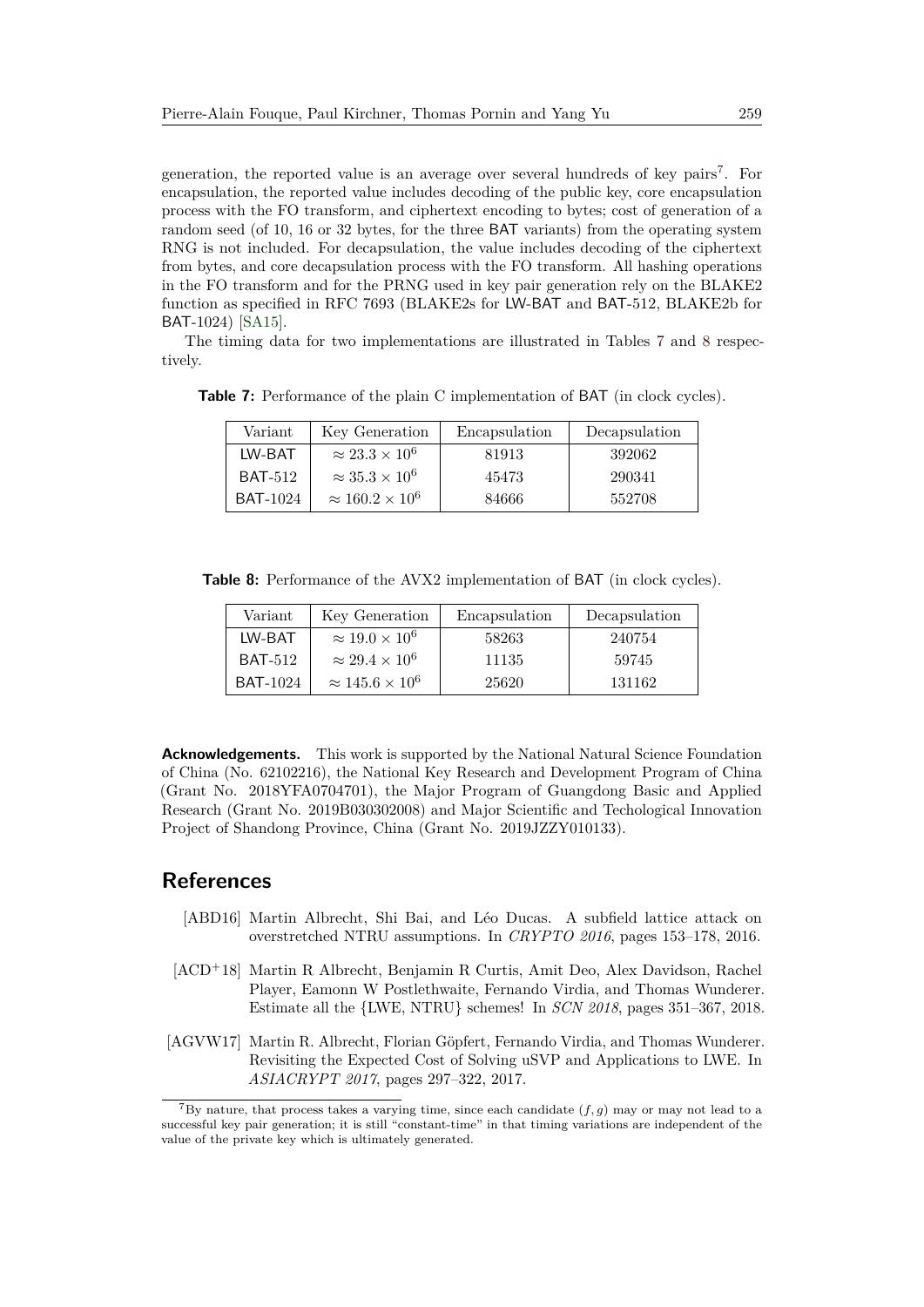- <span id="page-20-10"></span>[ADPS16] Erdem Alkim, Léo Ducas, Thomas Pöppelmann, and Peter Schwabe. Postquantum Key Exchange—A New Hope. In *USENIX Security 16*, pages 327–343, 2016.
- <span id="page-20-5"></span>[ABD<sup>+</sup>20] Roberto Avanzi, Joppe Bos, Léo Ducas, Eike Kiltz, Tancrède Lepoint, Vadim Lyubashevsky, John M. Schanck, Peter Schwabe, Gregor Seiler, and Damien Stehlé. CRYSTALS-Kyber. 2020. [https://pq-crystals.org/kyber/data/](https://pq-crystals.org/kyber/data/kyber-specification-round3.pdf) [kyber-specification-round3.pdf](https://pq-crystals.org/kyber/data/kyber-specification-round3.pdf).
- <span id="page-20-3"></span>[BBC<sup>+</sup>20] Hayo Baan, Sauvik Bhattacharya, Jung Hee Cheon, Scott Fluhrer, Oscar Garcia-Morchon, Thijs Laarhoven, Rachel Player, Ronald Rietman, Markku-Juhani Olavi Saarinen, Yongha Son, Ludo Tolhuizen, Jose Luis Torre Arce, and Zhenfei Zhang. Round5: KEM and PKE based on (Ring) Learning with Rounding. 2020. [https://round5.org/doc/Round5\\_Submission042020.](https://round5.org/doc/Round5_Submission042020.pdf) [pdf](https://round5.org/doc/Round5_Submission042020.pdf).
	- [Bab86] László Babai. On Lovász' lattice reduction and the nearest lattice point problem. *Combinatorica*, 6(1):1–13, 1986.
	- [BPR12] Abhishek Banerjee, Chris Peikert, and Alon Rosen. Pseudorandom functions and lattices. In *EUROCRYPT 2012*, pages 719–737, 2012.
- <span id="page-20-7"></span><span id="page-20-4"></span><span id="page-20-2"></span>[BMD<sup>+</sup>20] Andrea Basso, Jose Maria Bermudo Mera, Jan-Pieter D'Anvers, Angshuman Karmakar, Sujoy Sinha Roy, Michiel Van Beirendonck, and Frederik Vercauteren. SABER: Mod-LWR based KEM. 2020. [https://www.esat.](https://www.esat.kuleuven.be/cosic/pqcrypto/saber/files/saberspecround3.pdf) [kuleuven.be/cosic/pqcrypto/saber/files/saberspecround3.pdf](https://www.esat.kuleuven.be/cosic/pqcrypto/saber/files/saberspecround3.pdf).
- <span id="page-20-11"></span>[BDGL16] Anja Becker, Léo Ducas, Nicolas Gama, and Thijs Laarhoven. New directions in nearest neighbor searching with applications to lattice sieving. In *SODA 2016*, pages 10–24, 2016.
- <span id="page-20-0"></span>[BCLvV17] Daniel J. Bernstein, Chitchanok Chuengsatiansup, Tanja Lange, and Christine van Vredendaal. NTRU prime: Reducing attack surface at low cost. In *SAC 2017*, pages 235–260, 2017.
	- [BL] Daniel J. Bernstein and Tanja Lange. eBACS: ECRYPT Benchmarking of Cryptographic Systems. <https://bench.cr.yp.to>, accessed 3 January 2022.
- <span id="page-20-9"></span><span id="page-20-6"></span>[BGM<sup>+</sup>16] Andrej Bogdanov, Siyao Guo, Daniel Masny, Silas Richelson, and Alon Rosen. On the hardness of learning with rounding over small modulus. In *TCC 2016*, pages 209–224, 2016.
	- [BD20] Zvika Brakerski and Nico Döttling. Lossiness and Entropic Hardness for Ring-LWE. In *TCC 2020*, 2020.
- <span id="page-20-13"></span><span id="page-20-8"></span>[BGPW16] Johannes Buchmann, Florian Göpfert, Rachel Player, and Thomas Wunderer. On the hardness of LWE with binary error: Revisiting the hybrid latticereduction and meet-in-the-middle attack. In *AFRICACRYPT 2016*, pages 24–43, 2016.
	- [CL21] André Chailloux and Johanna Loyer. Lattice sieving via quantum random walks. In *ASIACRYPT 2021*, 2021.
- <span id="page-20-12"></span><span id="page-20-1"></span>[CDH<sup>+</sup>20] Cong Chen, Oussama Danba, Jeffrey Hoffstein, Andreas Hülsing, Joost Rijneveld, John M. Schanck, Peter Schwabe, William Whyte, and Zhenfei Zhang. NTRU: A submission to the NIST post-quantum standardization effort. 2020. <https://ntru.org/>.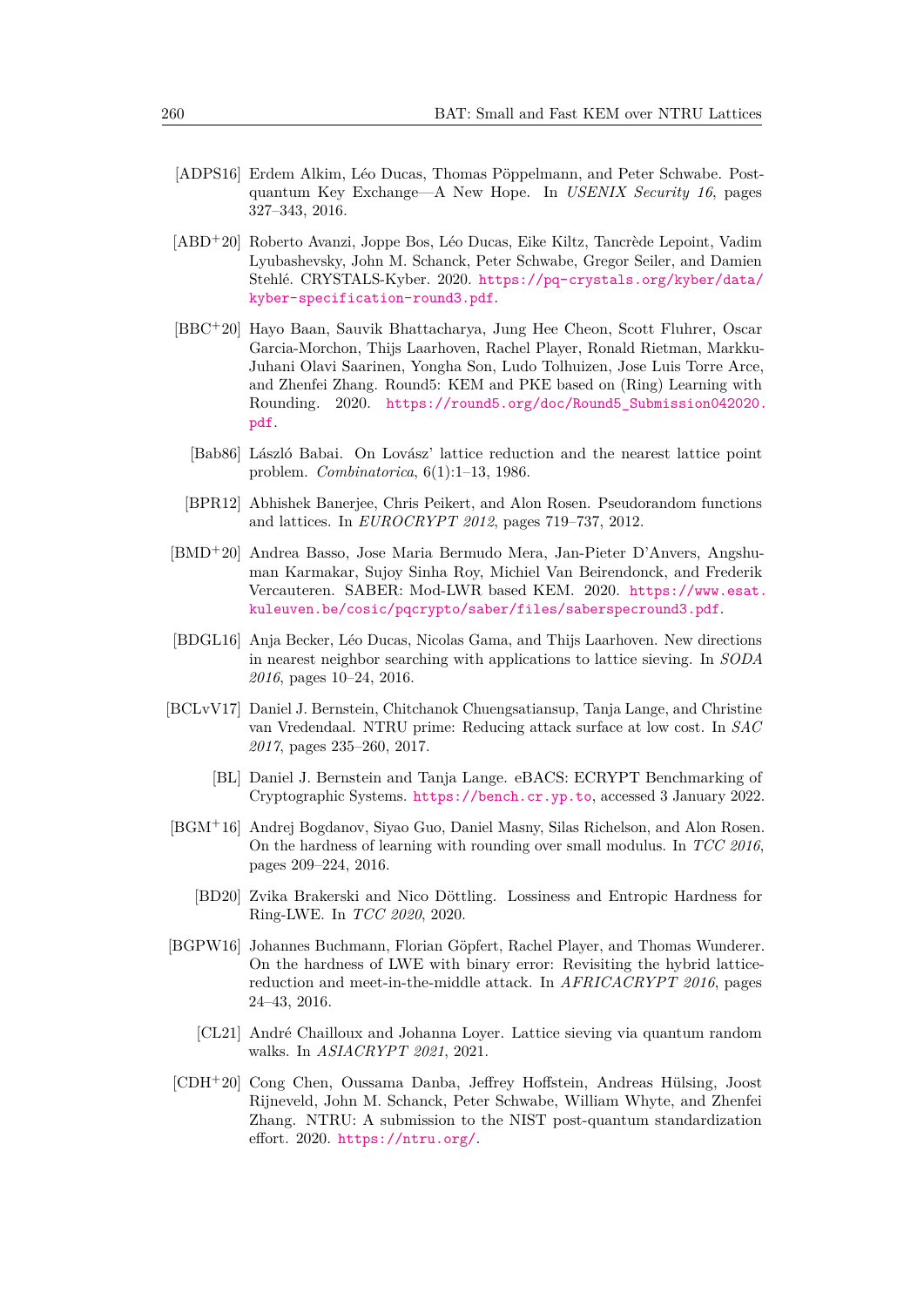- <span id="page-21-8"></span><span id="page-21-1"></span>[CHWZ17] Cong Chen, Jeffrey Hoffstein, William Whyte, and Zhenfei Zhang. NIST PQ Submission: NTRUEncrypt A lattice based encryption algorithm. 2017. <https://ntru.org/resources.shtml>.
	- [CZZ18] Long Chen, Zhenfeng Zhang, and Zhenfei Zhang. On the hardness of the computational Ring-LWR problem and its applications. In *ASIACRYPT 2018*, pages 435–464, 2018.
	- [CN11] Yuanmi Chen and Phong Q. Nguyen. BKZ 2.0: Better Lattice Security Estimates. In *ASIACRYPT 2011*, pages 1–20, 2011.
- <span id="page-21-12"></span><span id="page-21-7"></span>[CKLS18] Jung Hee Cheon, Duhyeong Kim, Joohee Lee, and Yongsoo Song. Lizard: Cut off the tail! A practical post-quantum public-key encryption from LWE and LWR. In *International Conference on Security and Cryptography for Networks*, pages 160–177, 2018.
- <span id="page-21-9"></span>[CPS<sup>+</sup>20] Chitchanok Chuengsatiansup, Thomas Prest, Damien Stehlé, Alexandre Wallet, and Keita Xagawa. ModFalcon: compact signatures based on module NTRU lattices. In *ASIACCS 2020*, 2020.
- <span id="page-21-14"></span>[CHK<sup>+</sup>21] Chi-Ming Marvin Chung, Vincent Hwang, Matthias J. Kannwischer, Gregor Seiler, Cheng-Jhih Shih, and Bo-Yin Yang. NTT Multiplication for NTT-unfriendly Rings. *IACR Transactions on Cryptographic Hardware and Embedded Systems*, page to appear, 2021.
- <span id="page-21-13"></span><span id="page-21-11"></span><span id="page-21-10"></span><span id="page-21-6"></span><span id="page-21-5"></span><span id="page-21-4"></span><span id="page-21-3"></span><span id="page-21-2"></span><span id="page-21-0"></span>[DSDGR20] Dana Dachman-Soled, Léo Ducas, Huijing Gong, and Mélissa Rossi. Lwe with side information: Attacks and concrete security estimation. In *Crypto 2020*, 2020.
	- [DHP<sup>+</sup>20] Dipayan Das, Jeffrey Hoffstein, Jill Pipher, William Whyte, and Zhenfei Zhang. Modular lattice signatures, revisited. *Designs, Codes and Cryptography*, 88(3):505–532, 2020.
		- [Den03] Alexander W Dent. A designer's guide to KEMs. In *IMA International Conference on Cryptography and Coding*, pages 133–151. Springer, 2003.
	- [DFMS21] Jelle Don, Serge Fehr, Christian Majenz, and Christian Schaffner. Onlineextractability in the quantum random-oracle model. Cryptology ePrint Archive, Report 2021/280, 2021. <https://ia.cr/2021/280>.
	- [DDLL13] Léo Ducas, Alain Durmus, Tancrède Lepoint, and Vadim Lyubashevsky. Lattice Signatures and Bimodal Gaussians. In *CRYPTO 2013*, pages 40–56, 2013.
		- [DLP14] Léo Ducas, Vadim Lyubashevsky, and Thomas Prest. Efficient Identity-Based Encryption over NTRU Lattices. In *ASIACRYPT 2014*, pages 22–41, 2014.
		- [DN12] Léo Ducas and Phong Q. Nguyen. Learning a Zonotope and More: Cryptanalysis of NTRUSign Countermeasures. In *ASIACRYPT 2012*, pages 433–450, 2012.
		- [DP16] Léo Ducas and Thomas Prest. Fast Fourier Orthogonalization. In *ISSAC 2016*, pages 191–198, 2016.
	- [DHK<sup>+</sup>21] Julien Duman, Kathrin Hövelmanns, Eike Kiltz, Vadim Lyubashevsky, Gregor Seiler, and Dominique Unruh. A Thorough Treatment of Highly-Efficient NTRU Instantiations. Cryptology ePrint Archive, Report 2021/1352, 2021. <https://ia.cr/2021/1352>.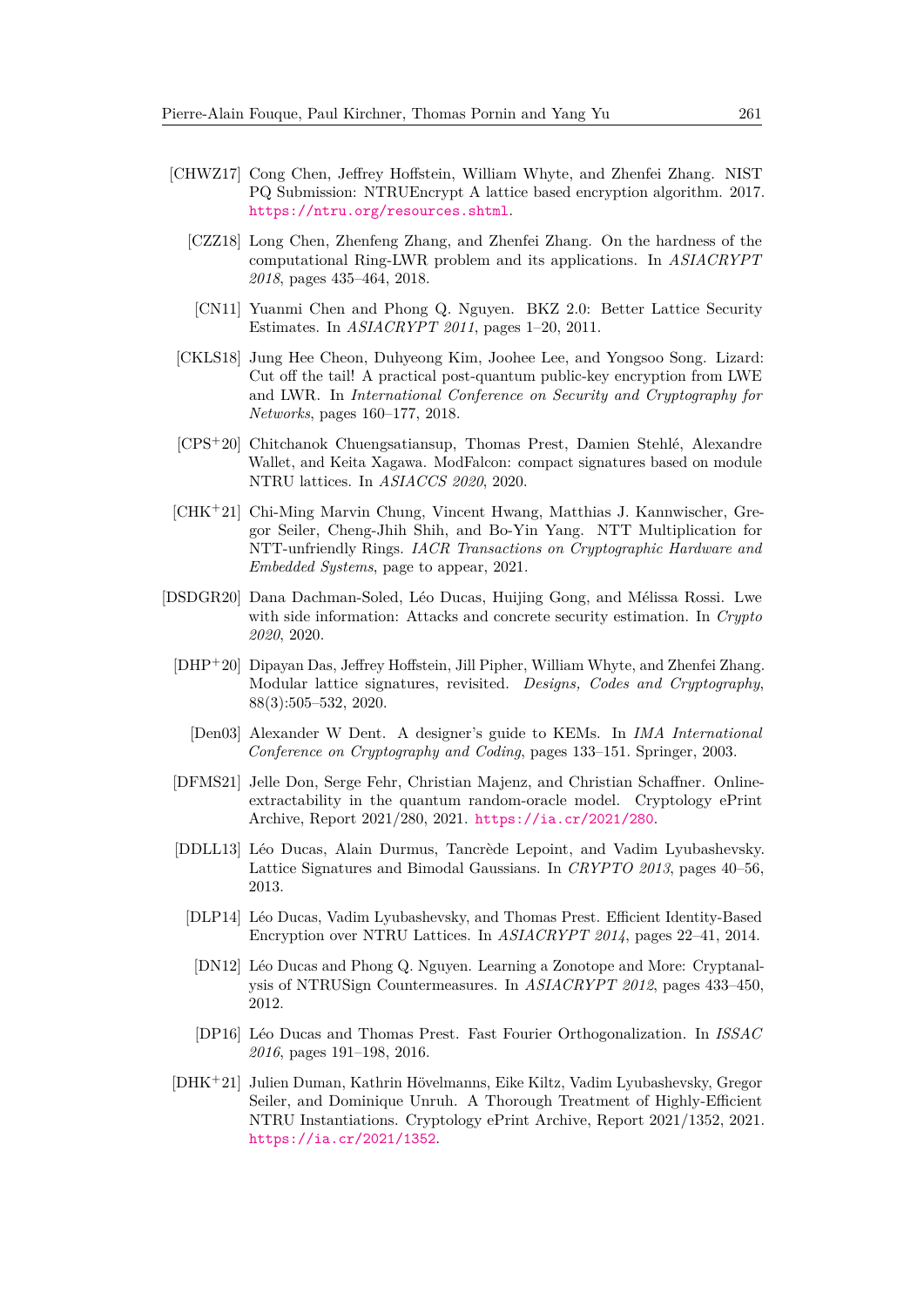- <span id="page-22-1"></span>[FHK<sup>+</sup>20] Pierre-Alain Fouque, Jeffrey Hoffstein, Paul Kirchner, Vadim Lyubashevsky, Thomas Pornin, Thomas Prest, Thomas Ricosset, Gregor Seiler, William Whyte, and Zhenfei Zhang. Falcon: Fast-Fourier Lattice-based Compact Signatures over NTRU. 2020. <https://falcon-sign.info/>.
	- [FO99] Eiichiro Fujisaki and Tatsuaki Okamoto. Secure integration of asymmetric and symmetric encryption schemes. In *Crypto'99*, pages 537–554, 1999.
- <span id="page-22-9"></span><span id="page-22-4"></span>[GPV08] Craig Gentry, Chris Peikert, and Vinod Vaikuntanathan. Trapdoors for Hard Lattices and New Cryptographic Constructions. In *STOC 2008*, pages 197–206, 2008.
- <span id="page-22-6"></span>[GGH97a] Oded Goldreich, Shafi Goldwasser, and Shai Halevi. Public-Key Cryptosystems from Lattice Reduction Problems. In *CRYPTO '97*, pages 112–131, 1997.
- <span id="page-22-7"></span>[GGH97b] Oded Goldreich, Shafi Goldwasser, and Shai Halevi. Public-key cryptosystems from lattice reduction problems. In *Crypto'97*, pages 112–131, 1997.
- <span id="page-22-3"></span>[HHP<sup>+</sup>03] Jeffrey Hoffstein, Nick Howgrave-Graham, Jill Pipher, Joseph H. Silverman, and William Whyte. NTRUSIGN: Digital Signatures Using the NTRU Lattice. In *CT-RSA 2003*, pages 122–140, 2003.
	- [HPS98] Jeffrey Hoffstein, Jill Pipher, and Joseph H Silverman. NTRU: A ring-based public key cryptosystem. In *ANTS 1998*, pages 267–288, 1998.
- <span id="page-22-12"></span><span id="page-22-11"></span><span id="page-22-0"></span>[HHK17] Dennis Hofheinz, Kathrin Hövelmanns, and Eike Kiltz. A modular analysis of the Fujisaki-Okamoto transformation. In *TCC 2017*, pages 341–371, 2017.
	- [HG07] Nick Howgrave-Graham. A hybrid lattice-reduction and meet-in-the-middle attack against ntru. In *CRYPTO 2007*, pages 150–169, 2007.
- <span id="page-22-2"></span>[HRSS17] Andreas Hülsing, Joost Rijneveld, John Schanck, and Peter Schwabe. High-Speed Key Encapsulation from NTRU. In *CHES 2017*, pages 232–252, 2017.
- <span id="page-22-8"></span>[JAC<sup>+</sup>20] David Jao, Reza Azarderakhsh, Matthew Campagna, Craig Costello, Luca De Feo, Basil Hess, Amir Jalali, Brian Koziel, Brian LaMacchia, Patrick Longa, Michael Naehrig, Joost Renes, Vladimir Soukharev, David Urbanik, and Geovandro Pereira. Supersingular Isogeny Key Encapsulation. 2020. [https:](https://sike.org/files/SIDH-spec.pdf) [//sike.org/files/SIDH-spec.pdf](https://sike.org/files/SIDH-spec.pdf).
- <span id="page-22-14"></span>[KEF20] Paul Kirchner, Thomas Espitau, and Pierre-Alain Fouque. Fast reduction of algebraic lattices over cyclotomic fields. In *CRYPTO 2020*, pages 155–185, 2020.
- <span id="page-22-13"></span>[KF17] Paul Kirchner and Pierre-Alain Fouque. Revisiting lattice attacks on overstretched NTRU parameters. In *EUROCRYPT 2017*, pages 3–26, 2017.
- <span id="page-22-10"></span>[LATV12] Adriana López-Alt, Eran Tromer, and Vinod Vaikuntanathan. On-the-fly multiparty computation on the cloud via multikey fully homomorphic encryption. In *STOC 2012*, pages 1219–1234, 2012.
- <span id="page-22-5"></span>[LLJ<sup>+</sup>19] Xianhui Lu, Yamin Liu, Dingding Jia, Haiyang Xue, Jingnan He, Zhenfei Zhang, Zhe Liu, Hao Yang, Bao Li, and Kunpeng Wang. LAC: Lattice-based Cryptosystems. 2019. [https://csrc.nist.gov/Projects/](https://csrc.nist.gov/Projects/Post-Quantum-Cryptography/Round-2-Submissions) [Post-Quantum-Cryptography/Round-2-Submissions](https://csrc.nist.gov/Projects/Post-Quantum-Cryptography/Round-2-Submissions).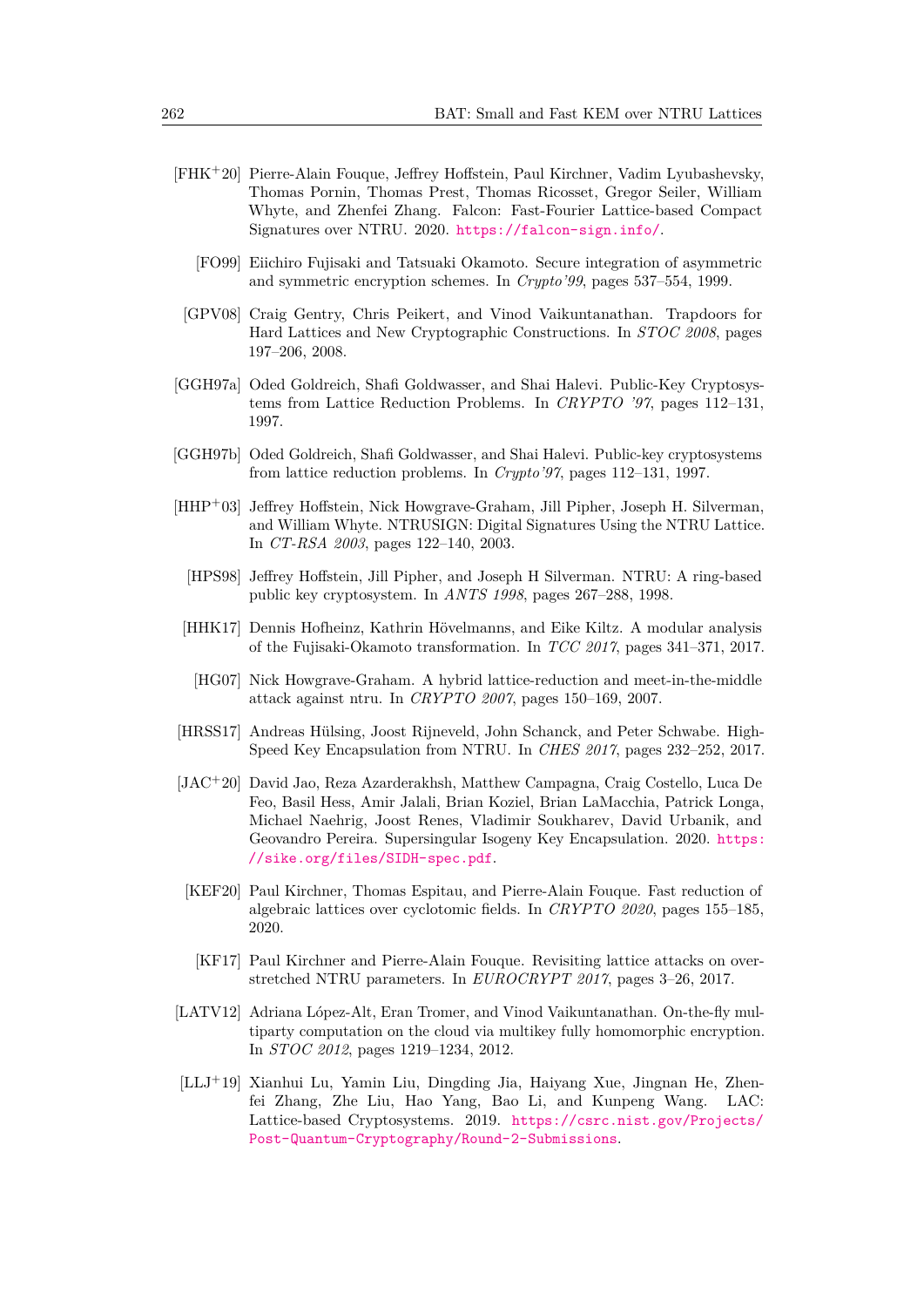- <span id="page-23-10"></span>[LS18] Vadim Lyubashevsky and Gregor Seiler. Short, invertible elements in partially splitting cyclotomic rings and applications to lattice-based zero-knowledge proofs. In *EUROCRYPT 2018*, pages 204–224, 2018.
- <span id="page-23-4"></span>[LS19] Vadim Lyubashevsky and Gregor Seiler. NTTRU: Truly Fast NTRU Using NTT. *IACR Transactions on Cryptographic Hardware and Embedded Systems*, pages 180–201, 2019.
- <span id="page-23-7"></span>[Mic01] Daniele Micciancio. Improving lattice based cryptosystems using the Hermite normal form. In *International Cryptography and Lattices Conference*, pages 126–145, 2001.
- <span id="page-23-12"></span>[Ngu21] Phong Q Nguyen. Boosting the Hybrid Attack on NTRU: Torus LSH, Permuted HNF and Boxed Sphere. 2021.
- <span id="page-23-6"></span>[NR06] Phong Q. Nguyen and Oded Regev. Learning a Parallelepiped: Cryptanalysis of GGH and NTRU Signatures. In *EUROCRYPT 2006*, pages 271–288, 2006.
- <span id="page-23-5"></span>[NIS20] NIST. Round 3 candidates of the NIST Post-Quantum Cryptography Standardization, 2020. [https://csrc.nist.gov/Projects/](https://csrc.nist.gov/Projects/post-quantum-cryptography/round-3-submissions) [post-quantum-cryptography/round-3-submissions](https://csrc.nist.gov/Projects/post-quantum-cryptography/round-3-submissions).
- <span id="page-23-0"></span>[PST20] Christian Paquin, Douglas Stebila, and Goutam Tamvada. Benchmarking post-quantum cryptography in TLS. In *PQCrypto 2020*, pages 72–91, 2020.
- <span id="page-23-13"></span>[Por20] Thomas Pornin. Efficient Elliptic Curve Operations On Microcontrollers With Finite Field Extensions. Cryptology ePrint Archive, Report 2020/009, 2020. <https://eprint.iacr.org/2020/009>.
- <span id="page-23-8"></span>[PP19] Thomas Pornin and Thomas Prest. More efficient algorithms for the NTRU key generation using the field norm. In *PKC 2019*, pages 504–533, 2019.
- <span id="page-23-9"></span>[Pre15] Thomas Prest. *Gaussian Sampling in Lattice-Based Cryptography*. PhD thesis, École Normale Supérieure, 2015.
- <span id="page-23-2"></span>[Saa19] Markku-Juhani O. Saarinen. On PQC message lengths and some energy consumption myths, 2019. [https://groups.google.com/a/list.nist.gov/](https://groups.google.com/a/list.nist.gov/forum/#!forum/pqc-forum) [forum/#!forum/pqc-forum](https://groups.google.com/a/list.nist.gov/forum/#!forum/pqc-forum).
- <span id="page-23-14"></span>[SA15] Markku-Juhanie Saarinen and Jean-Philippe Aumasson. RFC 7693: The BLAKE2 Cryptographic Hash and Message Authentication Code (MAC), 2015.
- <span id="page-23-11"></span>[SE94] Claus-Peter Schnorr and Martin Euchner. Lattice basis reduction: Improved practical algorithms and solving subset sum problems. *Mathematical programming*, 66(1-3):181–199, 1994.
- <span id="page-23-1"></span>[SKD20a] Dimitrios Sikeridis, Panos Kampanakis, and Michael Devetsikiotis. Assessing the overhead of post-quantum cryptography in TLS 1.3 and SSH. In Dongsu Han and Anja Feldmann, editors, *CoNEXT '20: The 16th International Conference on emerging Networking EXperiments and Technologies, Barcelona, Spain, December, 2020*, pages 149–156. ACM, 2020.
- <span id="page-23-3"></span>[SKD20b] Dimitrios Sikeridis, Panos Kampanakis, and Michael Devetsikiotis. Postquantum authentication in TLS 1.3: A performance study. In *27th Annual Network and Distributed System Security Symposium, NDSS 2020, San Diego, California, USA, February 23-26, 2020*. The Internet Society, 2020.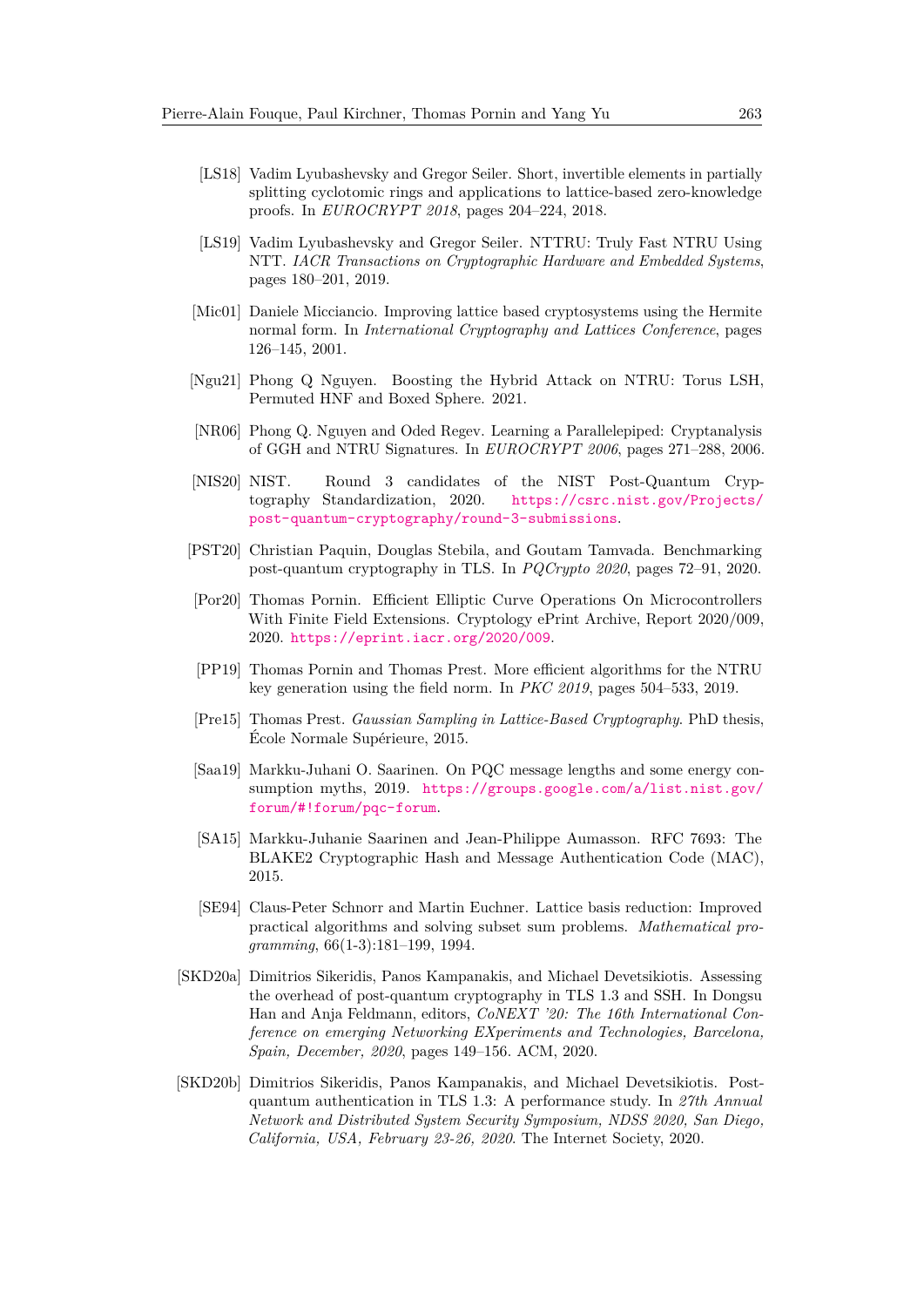- <span id="page-24-4"></span>[SC19] Yongha Son and Jung Hee Cheon. Revisiting the hybrid attack on sparse secret LWE and application to HE parameters. In *WAHC 2019*, pages 11–20, 2019.
- <span id="page-24-3"></span>[SS11] Damien Stehlé and Ron Steinfeld. Making NTRU as secure as worst-case problems over ideal lattices. In *EUROCRYPT 2011*, pages 27–47, 2011.
- <span id="page-24-0"></span>[ZYF<sup>+</sup>20] Jiang Zhang, Yu Yu, Shuqin Fan, Zhenfeng Zhang, and Kang Yang. Tweaking the Asymmetry of Asymmetric-Key Cryptography on Lattices: KEMs and Signatures of Smaller Sizes. In *PKC 2020*, 2020.

# <span id="page-24-1"></span>**A Argument for Claim [1](#page-8-0)**

To argue Claim [1,](#page-8-0) we need Claim [4](#page-24-2) to estimate the norm of the involved vectors.

<span id="page-24-2"></span>**Claim 4.** Let  $\mathcal{R} = \mathbb{Z}[x]/(x^n + 1)$  with *n a* power-of-2. Let  $f, g \in \mathcal{R}$  be iid-random over  $D_{\mathbb{Z}, \sigma_f}$ ,  $\mathbf{B}_{f,g} = \begin{pmatrix} g & G \ f & F \end{pmatrix} \in \mathcal{R}^{2 \times 2}$  *be an NTRU basis. Let*  $v = \frac{\gamma^2 F \overline{f} + G \overline{g}}{\gamma^2 f \overline{f} + g \overline{g}}$  $\frac{\gamma^2 F f + Gg}{\gamma^2 f \overline{f} + g \overline{g}}$  with  $\gamma > 0$ . Let  $(G^{\perp}, F^{\perp}) = (G - gv, \gamma F - \gamma f v)$  and  $(G', F') = (G - g[v]_{q'}, F - f[v]_{q'})$ . Let  $I(\gamma) = \frac{2 \ln(\gamma)}{\gamma^2 - 1}$ *for*  $\gamma \neq 1$  *and*  $I(1) = 1$ *. Then* 

- $\|(G^{\perp}, F^{\perp})\| \approx \frac{q\gamma}{\sqrt{n}}$  $\frac{q\gamma}{\overline{n}\cdot\sigma_f}\sqrt{I(\gamma)}$ *;*
- $||(G', \gamma F')|| \leq \frac{q\gamma}{\sqrt{n}}$  $\frac{q\gamma}{\overline{n}\cdot\sigma_f}\sqrt{I(\gamma)}+\frac{n}{2}$  $1.5\sqrt{\gamma^2+1}$  $\frac{\nabla \gamma + 1}{2q'} \sigma_f$ .

*Argument.* First, it can be verified that  $(G^{\perp}, F^{\perp}) = q\gamma \left( \frac{-\gamma \bar{f}}{2 \sqrt{f}} \right)$  $\frac{-\gamma f}{\gamma^2 f \overline{f} + g \overline{g}}$ ,  $\frac{\overline{g}}{\gamma^2 f \overline{f}}$ *γ*2*ff*+*gg* ). Let  $\xi_n$  be a 2*n*-th primitive root of 1, then  $||f||^2 = \frac{1}{n} \sum_{i=1}^n f(\xi_n^{2i-1}) \overline{f}(\xi_n^{2i-1})$  for any  $f \in \mathbb{K}_n$ . Some routine computation yields that

$$
||(G^{\perp},F^{\perp})||^{2} = \frac{q^{2}\gamma^{2}}{n} \sum_{i=1}^{n} \frac{1}{\gamma^{2}f(\xi_{n}^{2i-1})\overline{f}(\xi_{n}^{2i-1}) + g(\xi_{n}^{2i-1})\overline{g}(\xi_{n}^{2i-1})}.
$$

We heuristically model all these  $f(\xi_n^{2i-1})\overline{f}(\xi_n^{2i-1})$  and  $g(\xi_n^{2i-1})\overline{g}(\xi_n^{2i-1})$  as independent random variables drawn from the chi-square distribution of parameter  $k = 2$  scaled by  $\frac{n}{2}\sigma_f^2$ . The average of  $\frac{\frac{n}{2}\sigma_f^2}{q^2\gamma^2} \cdot ||(G^{\perp}, F^{\perp})||^2$  is then estimated as

$$
\int_0^\infty \int_0^\infty \frac{1}{\gamma^2 x + y} \frac{e^{-\frac{x+y}{2}}}{4} dx dy = \int_0^\infty \int_0^z \frac{1}{(\gamma^2 - 1)x + z} \frac{e^{-\frac{z}{2}}}{4} dx dz = \frac{I(\gamma)}{2}.
$$

Further, we get the following approximation  $\|(G^{\perp}, F^{\perp})\| \approx \frac{q\gamma}{\sqrt{n}}$  $\frac{q\gamma}{\overline{n}\cdot\sigma_f}\sqrt{I(\gamma)}.$ 

Let  $\Delta v = v - [v]_{q'}$ , then  $\|\Delta v\|_{\infty} \le \frac{1}{2q'}$ . It is known that  $||f\Delta v|| \le \frac{n}{2q'}||f||$  for any  $f \in \mathbb{K}_n$ . We estimate  $||f||$  and  $||g||$  as  $\sqrt{n}\sigma_f$ . Then it follows that

$$
||(G', \gamma F')|| \leq ||(G^{\perp}, F^{\perp})|| + ||(g\Delta v, \gamma f \Delta v)||
$$
  
\n
$$
\leq ||(G^{\perp}, F^{\perp})|| + \frac{n}{2q'} ||(g, \gamma f)||
$$
  
\n
$$
\approx \frac{q\gamma}{\sqrt{n} \cdot \sigma_f} \sqrt{I(\gamma)} + \frac{n^{1.5}\sqrt{\gamma^2 + 1}}{2q'} \sigma_f.
$$

This completes the argument.